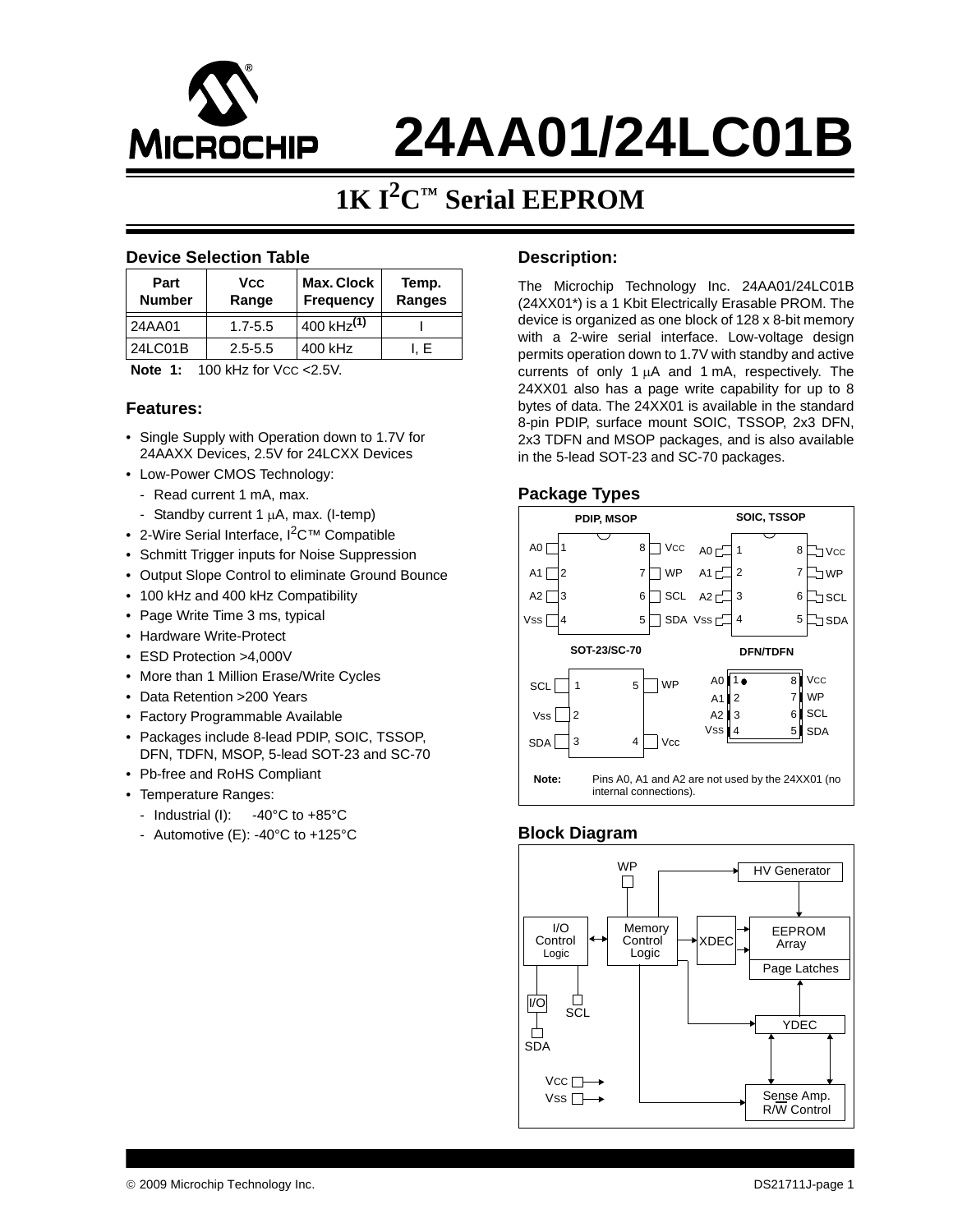# **1.0 ELECTRICAL CHARACTERISTICS**

# **Absolute Maximum Ratings (†)**

† NOTICE: Stresses above those listed under "Absolute Maximum Ratings" may cause permanent damage to the device. This is a stress rating only and functional operation of the device at those or any other conditions above those indicated in the operational listings of this specification is not implied. Exposure to maximum rating conditions for extended periods may affect device reliability.

### **TABLE 1-1: DC CHARACTERISTICS**

| <b>DC CHARACTERISTICS</b> |              |                                                | Industrial (I): $TA = -40^{\circ}C$ to $+85^{\circ}C$ , Vcc = $+1.7V$ to $+5.5V$<br>Automotive (E): TA = -40°C to +125°C, Vcc = +2.5V to +5.5V |      |           |              |                                                             |  |
|---------------------------|--------------|------------------------------------------------|------------------------------------------------------------------------------------------------------------------------------------------------|------|-----------|--------------|-------------------------------------------------------------|--|
| Param.<br>No.             | Sym.         | <b>Characteristic</b>                          | Min.                                                                                                                                           | Typ. | Max.      | <b>Units</b> | <b>Conditions</b>                                           |  |
| D <sub>1</sub>            | Vін          | WP, SCL and SDA pins                           |                                                                                                                                                |      |           |              |                                                             |  |
| D <sub>2</sub>            |              | High-level input voltage                       | 0.7 Vcc                                                                                                                                        |      |           | $\vee$       |                                                             |  |
| D <sub>3</sub>            | VIL          | Low-level input voltage                        |                                                                                                                                                |      | $0.3$ Vcc | V            |                                                             |  |
| D <sub>4</sub>            | <b>VHYS</b>  | <b>Hysteresis of Schmitt</b><br>Trigger inputs | 0.05 Vcc                                                                                                                                       |      |           | V            | (Note)                                                      |  |
| D5                        | <b>VOL</b>   | Low-level output voltage                       |                                                                                                                                                |      | 0.40      | V            | $IoL = 3.0$ mA, $VCC = 2.5V$                                |  |
| D <sub>6</sub>            | Iц           | Input leakage current                          |                                                                                                                                                |      | ±1        | μA           | $VIN = VSS$ or $VCC$                                        |  |
| D7                        | <b>ILO</b>   | Output leakage current                         |                                                                                                                                                |      | ±1        | μA           | $VOUT = VSS$ or $VCC$                                       |  |
| D <sub>8</sub>            | CIN.<br>COUT | Pin capacitance<br>(all inputs/outputs)        |                                                                                                                                                |      | 10        | pF           | $VCC = 5.0V (Note)$<br>$TA = 25^{\circ}C$ , $FCLK = 1 MHz$  |  |
| D <sub>9</sub>            | Icc write    | <b>Operating current</b>                       |                                                                                                                                                | 0.1  | 3         | mA           | $Vcc = 5.5V$ , $SCL = 400$ kHz                              |  |
| D <sub>10</sub>           | Icc read     |                                                |                                                                                                                                                | 0.05 | 1         | mA           |                                                             |  |
| D <sub>11</sub>           | <b>ICCS</b>  | <b>Standby current</b>                         |                                                                                                                                                | 0.01 | 1<br>5    | μA<br>μA     | Industrial<br>Automotive<br>$SDA = SCL = VCC$<br>$WP = VSS$ |  |
|                           |              |                                                |                                                                                                                                                |      |           |              |                                                             |  |

**Note:** This parameter is periodically sampled and not 100% tested.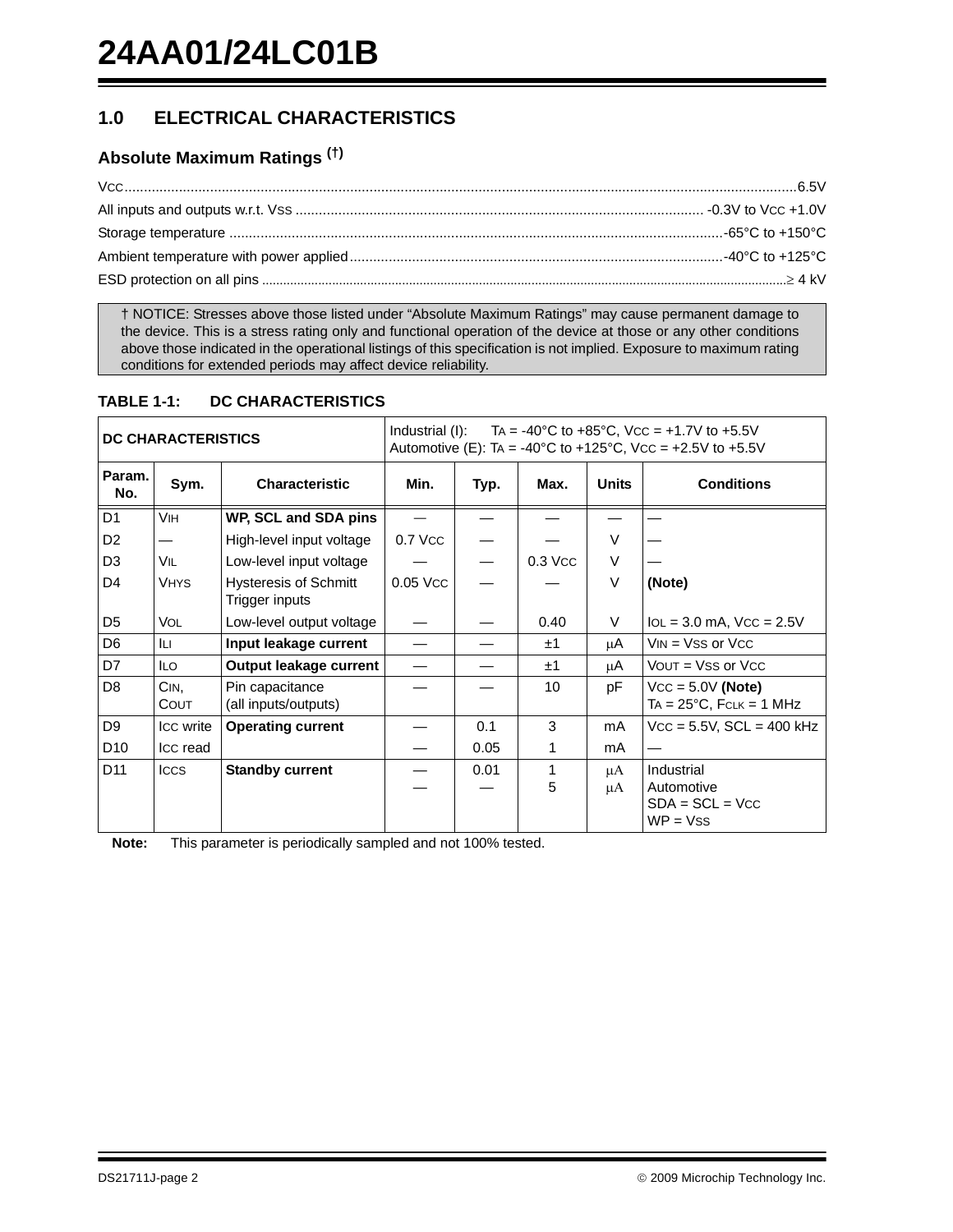| <b>AC CHARACTERISTICS</b> |                      |                                                                                       | Industrial (I):<br>TA = -40°C to +85°C, Vcc = +1.7V to +5.5V<br>Automotive (E): TA = -40°C to +125°C, Vcc = +2.5V to +5.5V |                                                      |                          |              |                                                                 |  |
|---------------------------|----------------------|---------------------------------------------------------------------------------------|----------------------------------------------------------------------------------------------------------------------------|------------------------------------------------------|--------------------------|--------------|-----------------------------------------------------------------|--|
| Param.<br>No.             | Sym.                 | <b>Characteristic</b>                                                                 | Min.                                                                                                                       | Typ.                                                 | Max.                     | <b>Units</b> | <b>Conditions</b>                                               |  |
| $\mathbf{1}$              | FCLK                 | Clock frequency                                                                       |                                                                                                                            |                                                      | 400<br>100               | kHz          | $2.5V \leq VCC \leq 5.5V$<br>$1.7V \leq VCC < 2.5V$ (24AA01)    |  |
| $\overline{c}$            | <b>THIGH</b>         | Clock high time                                                                       | 600<br>4000                                                                                                                |                                                      |                          | ns           | $2.5V \leq VCC \leq 5.5V$<br>$1.7V \leq Vcc \leq 2.5V$ (24AA01) |  |
| 3                         | <b>TLOW</b>          | Clock low time                                                                        | 1300<br>4700                                                                                                               | —                                                    | $\overline{\phantom{0}}$ | ns           | $2.5V \leq VCC \leq 5.5V$<br>$1.7V \leq VCC < 2.5V$ (24AA01)    |  |
| 4                         | <b>TR</b>            | SDA and SCL rise time<br>(Note 1)                                                     | $\overline{\phantom{0}}$                                                                                                   | $\overline{\phantom{0}}$<br>$\overline{\phantom{0}}$ | 300<br>1000              | ns           | $2.5V \leq VCC \leq 5.5V$<br>$1.7V \leq VCC < 2.5V$ (24AA01)    |  |
| 5                         | <b>TF</b>            | SDA and SCL fall time                                                                 |                                                                                                                            | $\overline{\phantom{0}}$                             | 300                      | ns           | (Note 1)                                                        |  |
| 6                         | THD:STA              | Start condition hold time                                                             | 600<br>4000                                                                                                                |                                                      |                          | ns           | $2.5V \leq VCC \leq 5.5V$<br>$1.7V \leq VCC < 2.5V$ (24AA01)    |  |
| $\overline{7}$            | TSU:STA              | Start condition setup<br>time                                                         | 600<br>4700                                                                                                                | $\overline{\phantom{0}}$                             | $\overline{\phantom{0}}$ | ns           | $2.5V \leq VCC \leq 5.5V$<br>$1.7V \leq VCC < 2.5V$ (24AA01)    |  |
| 8                         | THD:DAT              | Data input hold time                                                                  | $\Omega$                                                                                                                   | $\overline{\phantom{0}}$                             |                          | ns           | (Note 2)                                                        |  |
| 9                         | TSU:DAT              | Data input setup time                                                                 | 100<br>250                                                                                                                 | $\overline{\phantom{0}}$                             |                          | ns           | $2.5V \leq VCC \leq 5.5V$<br>$1.7V \leq VCC < 2.5V$ (24AA01)    |  |
| 10                        | T <sub>SU</sub> :STO | Stop condition setup<br>time                                                          | 600<br>4000                                                                                                                |                                                      |                          | ns           | $2.5V \leq VCC \leq 5.5V$<br>$1.7V \leq Vcc < 2.5V$ (24AA01)    |  |
| 11                        | TAA                  | Output valid from clock<br>(Note 2)                                                   |                                                                                                                            |                                                      | 900<br>3500              | ns           | $2.5V \leq VCC \leq 5.5V$<br>$1.7V \leq VCC < 2.5V$ (24AA01)    |  |
| 12                        | <b>TBUF</b>          | Bus free-time: Time the<br>bus must be free before<br>a new transmission can<br>start | 1300<br>4700                                                                                                               |                                                      |                          | ns           | $2.5V \leq VCC \leq 5.5V$<br>$1.7V \leq VCC < 2.5V$ (24AA01)    |  |
| 13                        | <b>TOF</b>           | Output fall time from VIH<br>minimum to VIL<br>maximum                                | 20+0.1CB                                                                                                                   |                                                      | 250<br>250               | ns           | $2.5V \leq VCC \leq 5.5V$<br>$1.7V \leq VCC < 2.5V$ (24AA01)    |  |
| 14                        | Tsp                  | Input filter spike<br>suppression<br>(SDA and SCL pins)                               |                                                                                                                            |                                                      | 50                       | ns           | (Notes 1 and 3)                                                 |  |
| 15                        | <b>Twc</b>           | Write cycle time<br>(byte or page)                                                    |                                                                                                                            |                                                      | 5                        | ms           | $\overline{\phantom{0}}$                                        |  |
| 16                        |                      | Endurance                                                                             | 1M                                                                                                                         |                                                      |                          |              | cycles $ 25^{\circ}$ C, (Note 4)                                |  |

### **TABLE 1-2: AC CHARACTERISTICS**

<span id="page-2-1"></span><span id="page-2-0"></span>**Note 1:** Not 100% tested. CB = total capacitance of one bus line in pF.

**2:** As a transmitter, the device must provide an internal minimum delay time to bridge the undefined region (minimum 300 ns) of the falling edge of SCL to avoid unintended generation of Start or Stop conditions.

- <span id="page-2-2"></span>**3:** The combined TSP and VHYS specifications are due to new Schmitt Trigger inputs which provide improved noise spike suppression. This eliminates the need for a Ti specification for standard operation.
- <span id="page-2-3"></span>**4:** This parameter is not tested but ensured by characterization. For endurance estimates in a specific application, please consult the Total Endurance™ Model which can be obtained from Microchip's web site at www.microchip.com.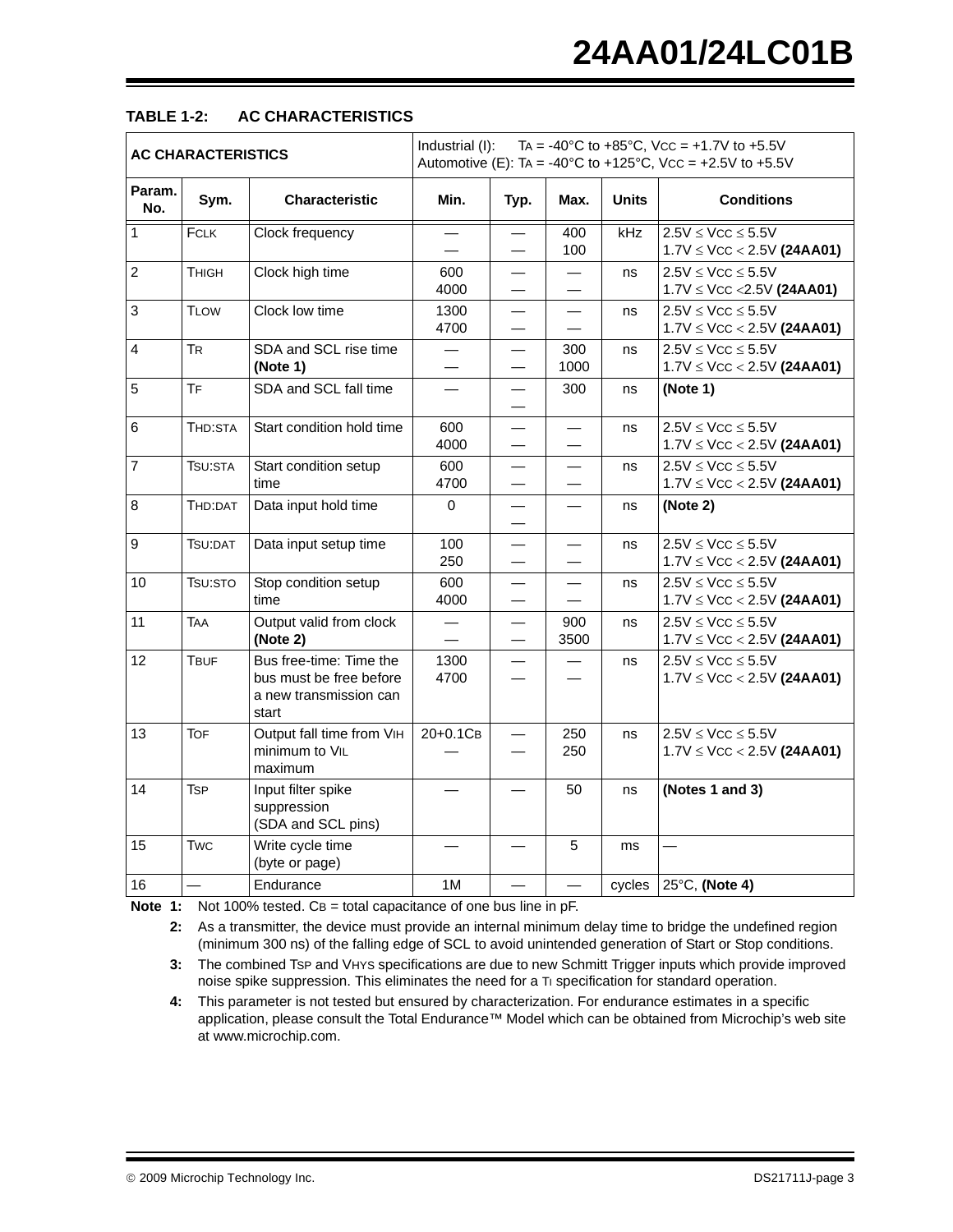# **24AA01/24LC01B**

### **FIGURE 1-1: BUS TIMING DATA**





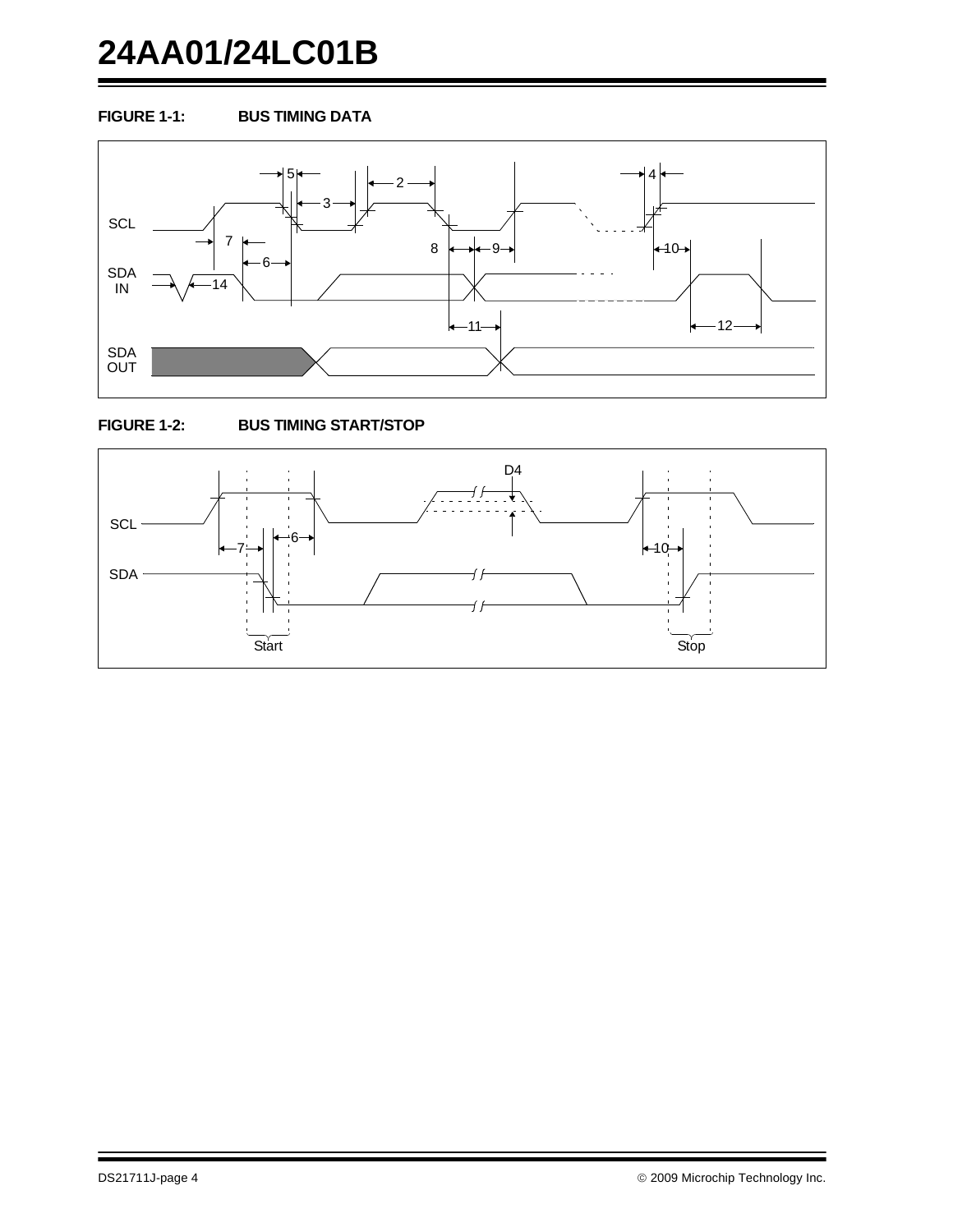# **2.0 PIN DESCRIPTIONS**

The descriptions of the pins are listed in [Table 2-1.](#page-4-0)

| <b>Name</b>    | <b>PDIP</b>    | <b>SOIC</b>    | <b>TSSOP</b>   | <b>DFN</b>     | <b>TDFN</b>    | <b>MSOP</b>    | <b>SOT23</b> | <b>SC-70</b>   | <b>Description</b>         |  |
|----------------|----------------|----------------|----------------|----------------|----------------|----------------|--------------|----------------|----------------------------|--|
| A0             |                |                |                |                |                |                |              |                | Not Connected              |  |
| A <sub>1</sub> | $\overline{2}$ | $\overline{2}$ | $\mathfrak{p}$ | $\mathfrak{p}$ | $\overline{2}$ | $\overline{2}$ |              |                | Not Connected              |  |
| A2             | 3              | 3              | 3              | 3              | 3              | 3              |              |                | Not Connected              |  |
| <b>Vss</b>     | 4              | 4              | 4              | 4              | 4              | 4              | 2            | $\mathfrak{p}$ | Ground                     |  |
| <b>SDA</b>     | 5              | 5              | 5              | 5              | 5              | 5              | 3            | 3              | Serial Address/Data I/O    |  |
| <b>SCL</b>     | 6              | 6              | 6              | 6              | 6              | 6              |              |                | <b>Serial Clock</b>        |  |
| <b>WP</b>      |                |                |                |                | ⇁              |                | 5            | 5              | Write-Protect Input        |  |
| <b>VCC</b>     | 8              | 8              | 8              | 8              | 8              | 8              | 4            | 4              | +1.7V to 5.5V Power Supply |  |

### <span id="page-4-0"></span>**TABLE 2-1: PIN FUNCTION TABLE**

## **2.1 A0, A1, A2**

The A0, A1 and A2 pins are not used by the 24XX01. They may be left floating or tied to either VSS or Vcc.

### **2.2 Serial Address/Data Input/Output (SDA)**

The SDA input is a bidirectional pin used to transfer addresses and data into and out of the device. Since it is an open-drain terminal, the SDA bus requires a pull-up resistor to VCC (typical 10 kΩ for 100 kHz, 2 kΩ for 400 kHz).

For normal data transfer, SDA is allowed to change only during SCL low. Changes during SCL high are reserved for indicating Start and Stop conditions.

# **2.3 Serial Clock (SCL)**

The SCL input is used to synchronize the data transfer to and from the device.

# **2.4 Write-Protect (WP)**

This pin must be connected to either VSS or Vcc.

If tied to VSS, normal memory operation is enabled (read/write the entire memory 00-7F).

If tied to VCC, write operations are inhibited. The entire memory will be write-protected. Read operations are not affected.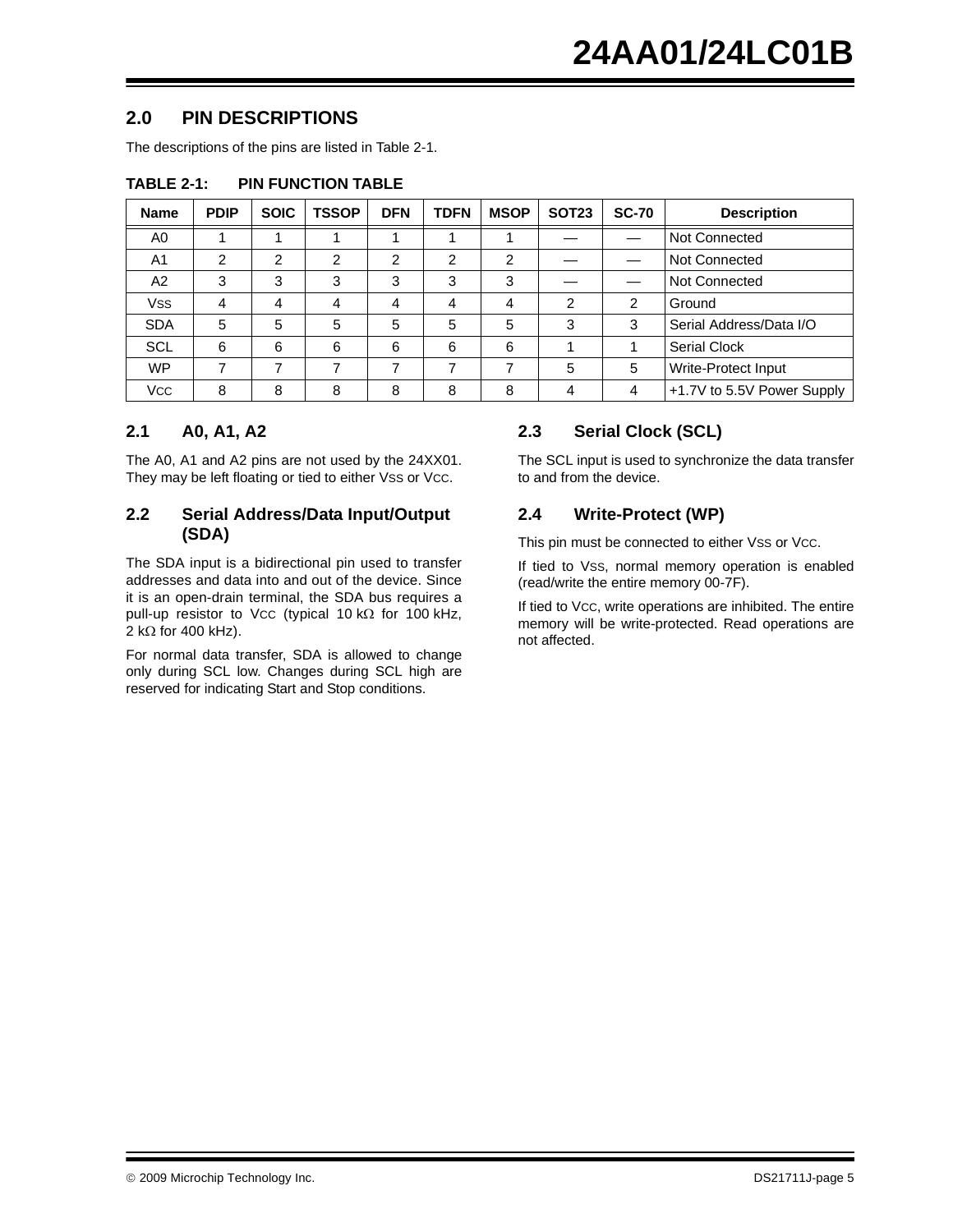# **3.0 FUNCTIONAL DESCRIPTION**

The 24XX01 supports a bidirectional, 2-wire bus and data transmission protocol. A device that sends data onto the bus is defined as transmitter, while defining a device receiving data as a receiver. The bus has to be controlled by a master device which generates the Serial Clock (SCL), controls the bus access and generates the Start and Stop conditions, while the 24XX01 works as slave. Both master and slave can operate as transmitter or receiver, but the master device determines which mode is activated.

# **4.0 BUS CHARACTERISTICS**

The following **bus protocol** has been defined:

- Data transfer may be initiated only when the bus is not busy.
- During data transfer, the data line must remain stable whenever the clock line is high. Changes in the data line while the clock line is high will be interpreted as a Start or Stop condition.

Accordingly, the following bus conditions have been defined ([Figure 4-1\)](#page-5-0).

### **4.1 Bus Not Busy (A)**

Both data and clock lines remain high.

### **4.2 Start Data Transfer (B)**

A high-to-low transition of the SDA line while the clock (SCL) is high determines a Start condition. All commands must be preceded by a Start condition.

### **4.3 Stop Data Transfer (C)**

A low-to-high transition of the SDA line while the clock (SCL) is high determines a Stop condition. All operations must be ended with a Stop condition.

### **4.4 Data Valid (D)**

The state of the data line represents valid data when, after a Start condition, the data line is stable for the duration of the high period of the clock signal.

The data on the line must be changed during the low period of the clock signal. There is one clock pulse per bit of data.

Each data transfer is initiated with a Start condition and terminated with a Stop condition. The number of data bytes transferred between the Start and Stop conditions is determined by the master device and is, theoretically, unlimited (although only the last sixteen will be stored when doing a write operation). When an overwrite does occur, it will replace data in a first-in first-out (FIFO) fashion.

### **4.5 Acknowledge**

Each receiving device, when addressed, is obliged to generate an acknowledge after the reception of each byte. The master device must generate an extra clock pulse which is associated with this Acknowledge bit.

| Note: | The 24XX01 does not generate any  |  |  |  |  |  |  |  |  |
|-------|-----------------------------------|--|--|--|--|--|--|--|--|
|       | Acknowledge bits if an internal   |  |  |  |  |  |  |  |  |
|       | programming cycle is in progress. |  |  |  |  |  |  |  |  |

The device that acknowledges has to pull down the SDA line during the acknowledge clock pulse in such a way that the SDA line is stable-low during the high period of the acknowledge-related clock pulse. Of course, setup and hold times must be taken into account. During reads, a master must signal an end of data to the slave by not generating an Acknowledge bit on the last byte that has been clocked out of the slave. In this case, the slave (24XX01) will leave the data line high to enable the master to generate the Stop condition.



### <span id="page-5-0"></span>**FIGURE 4-1: DATA TRANSFER SEQUENCE ON THE SERIAL BUS**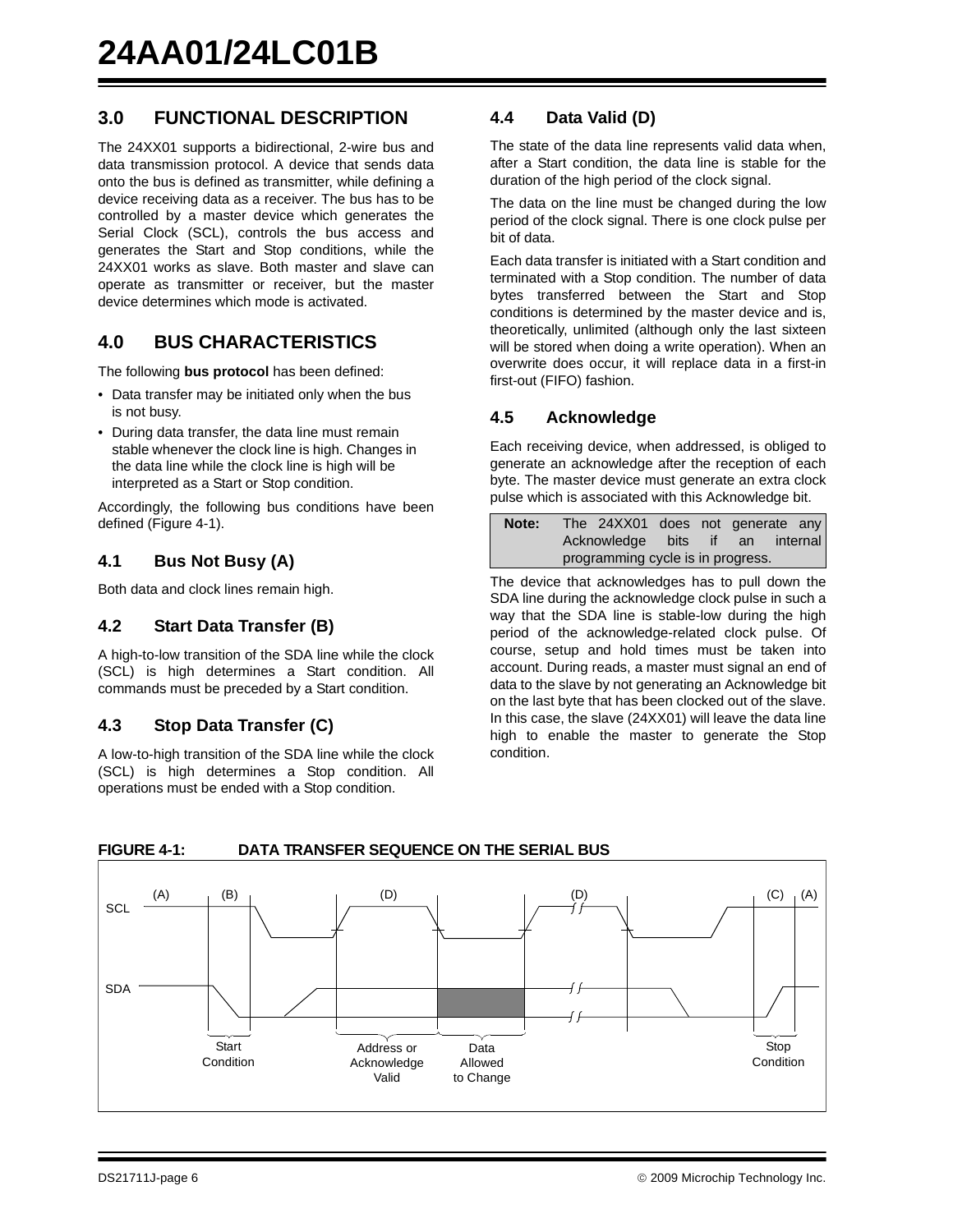# **5.0 DEVICE ADDRESSING**

A control byte is the first byte received following the Start condition from the master device. The control byte consists of a four-bit control code. For the 24XX01, this is set as '1010' binary for read and write operations. The next three bits of the control byte are "don't cares" for the 24XX01.

The last bit of the control byte defines the operation to be performed. When set to '1', a read operation is selected. When set to '0', a write operation is selected. Following the Start condition, the 24XX01 monitors the SDA bus, checking the device type identifier being transmitted. Upon receiving a '1010' code, the slave device outputs an Acknowledge signal on the SDA line. Depending on the state of the R/W bit, the 24XX01 will select a read or write operation.

| <b>Operation</b> | Control<br>Code | <b>Block Select</b>  | R/W |
|------------------|-----------------|----------------------|-----|
| Read             | 1010            | <b>Block Address</b> |     |
| Write            | 1010            | <b>Block Address</b> |     |

### **FIGURE 5-2: ADDRESS SEQUENCE BIT ASSIGNMENTS**



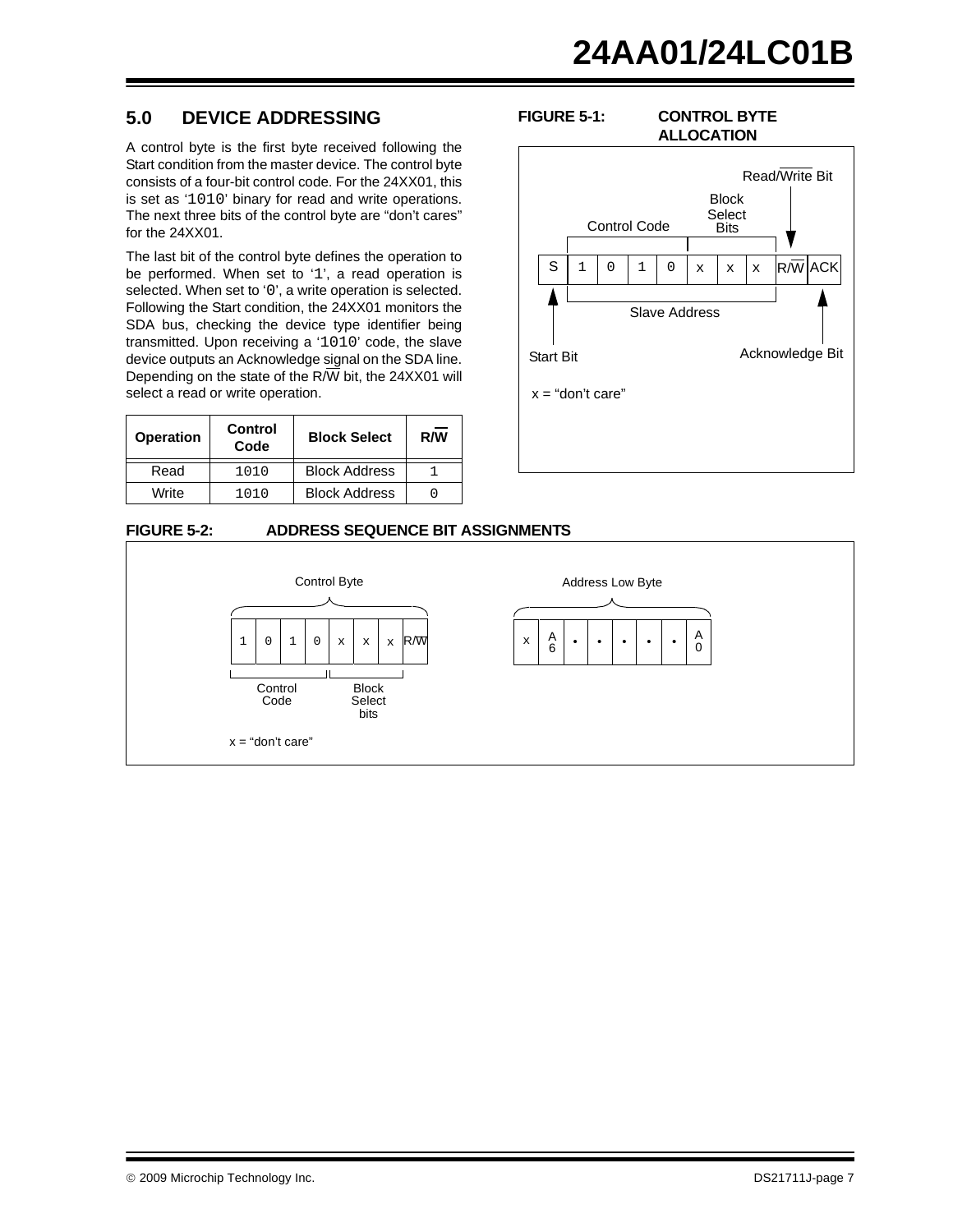# **6.0 WRITE OPERATION**

### **6.1 Byte Write**

Following the Start condition from the master, the device code (4 bits), the block address (3 bits, "don't cares") and the  $R/\overline{W}$  bit, which is a logic-low, is placed onto the bus by the master transmitter. This indicates to the addressed slave receiver that a byte with a word address will follow after it has generated an Acknowledge bit during the ninth clock cycle. Therefore, the next byte transmitted by the master is the word address and will be written into the Address Pointer of the 24XX01. After receiving another Acknowledge signal from the 24XX01, the master device will transmit the data word to be written into the addressed memory location. The 24XX01 acknowledges again and the master generates a Stop condition. This initiates the internal write cycle, and, during this time, the 24XX01 will not generate Acknowledge signals [\(Figure 6-1](#page-7-0)).

### **6.2 Page Write**

The write control byte, word address and first data byte are transmitted to the 24XX01 in the same way as in a byte write. However, instead of generating a Stop condition, the master transmits up to 8 data bytes to the 24XX01, which are temporarily stored in the on-chip page buffer and will be written into the memory once the master has transmitted a Stop condition. Upon receipt of each word, the four lower-order Address Pointer bits are internally incremented by '1'. The higher-order 7 bits of the word address remain constant. If the master should transmit more than 8 words prior to generating the Stop condition, the address counter will roll over and the previously received data will be overwritten. As with the byte write operation, once the Stop condition is received, an internal write cycle will begin ([Figure 6-2\)](#page-8-0).

**Note:** Page write operations are limited to writing bytes within a single physical page **regardless** of the number of bytes actually being written. Physical page boundaries start at addresses that are integer multiples of the page buffer size (or 'page size') and end at addresses that are integer multiples of [page size – 1]. If a page write command attempts to write across a physical page boundary, the result is that the data wraps around to the beginning of the current page (overwriting data previously stored there), instead of being written to the next page, as might be expected. It is therefore necessary for the application software to prevent page write operations that would attempt to cross a page boundary.

### **6.3 Write Protection**

The WP pin allows the user to write-protect the entire array (00-7F) when the pin is tied to VCC. If tied to VSS, the write protection is disabled.



### <span id="page-7-0"></span>**FIGURE 6-1: BYTE WRITE**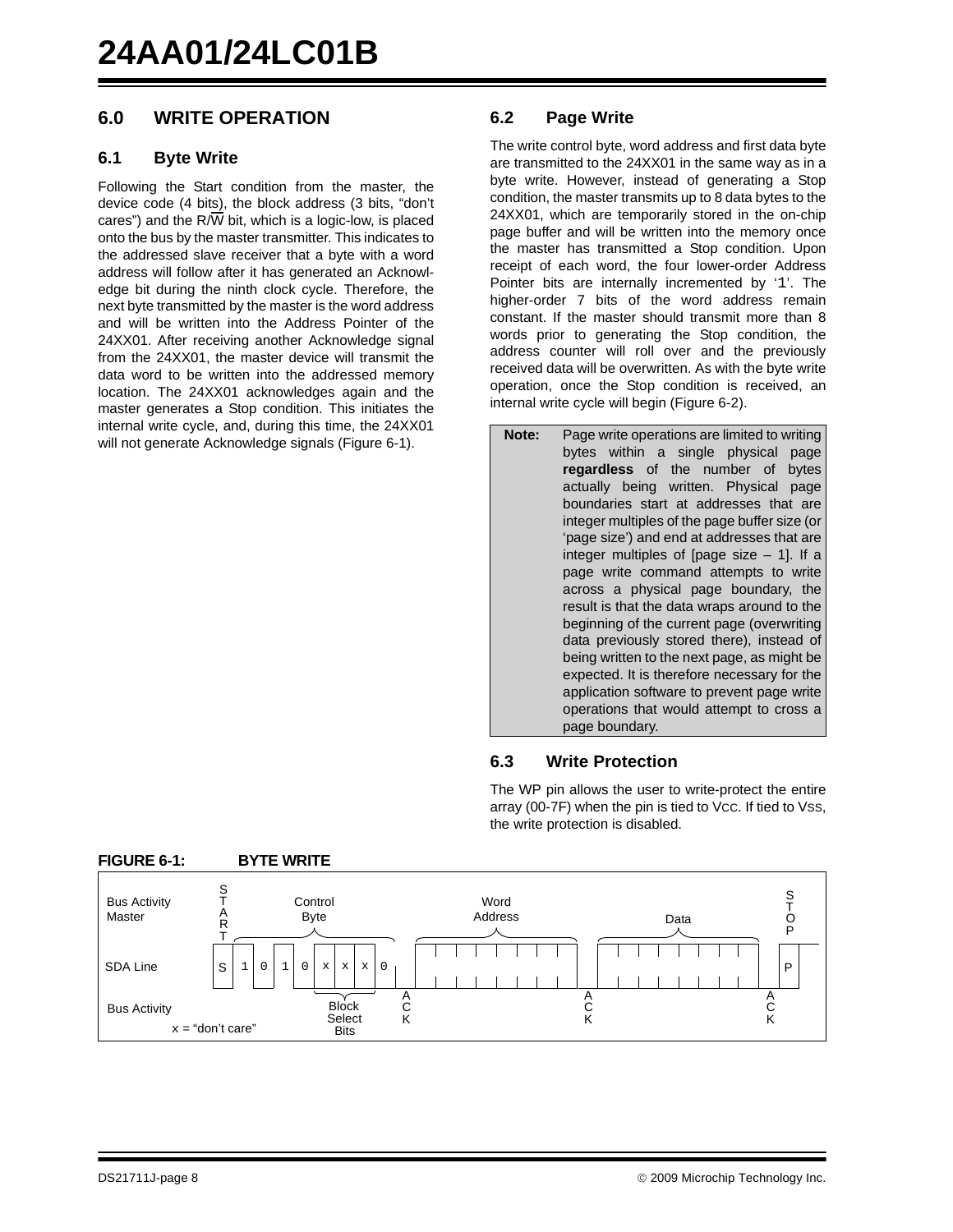# **24AA01/24LC01B**

<span id="page-8-0"></span>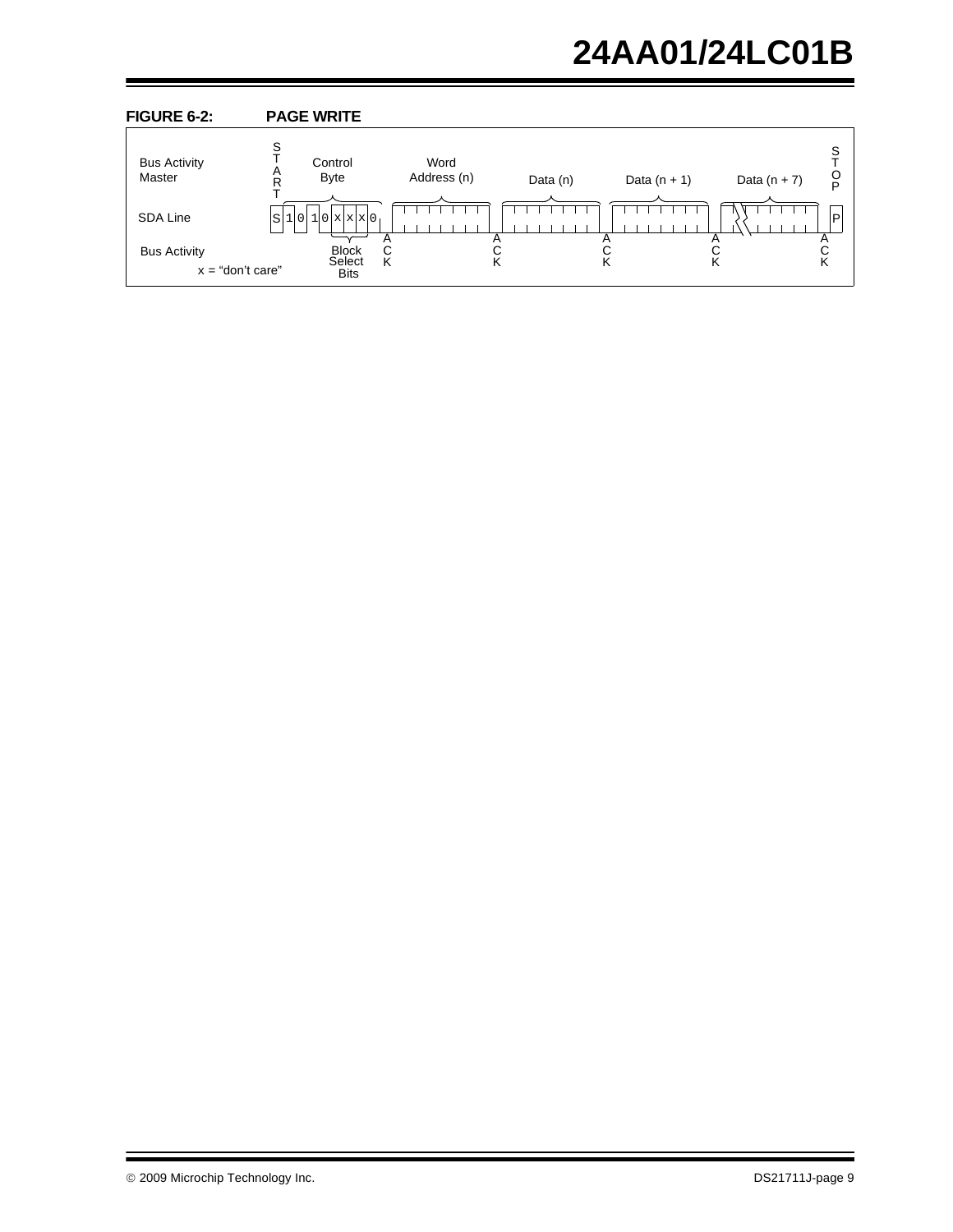# **7.0 ACKNOWLEDGE POLLING**

Since the device will not acknowledge during a write cycle, this can be used to determine when the cycle is complete (this feature can be used to maximize bus throughput). Once the Stop condition for a write command has been issued from the master, the device initiates the internally-timed write cycle. ACK polling can then be initiated immediately. This involves the master sending a Start condition followed by the control byte for a write command ( $R/\overline{W} = 0$ ). If the device is still busy with the write cycle, no ACK will be returned. If the cycle is complete, the device will return the ACK and the master can then proceed with the next read or write command. See [Figure 7-1](#page-9-0) for a flow diagram of this operation.

<span id="page-9-0"></span>

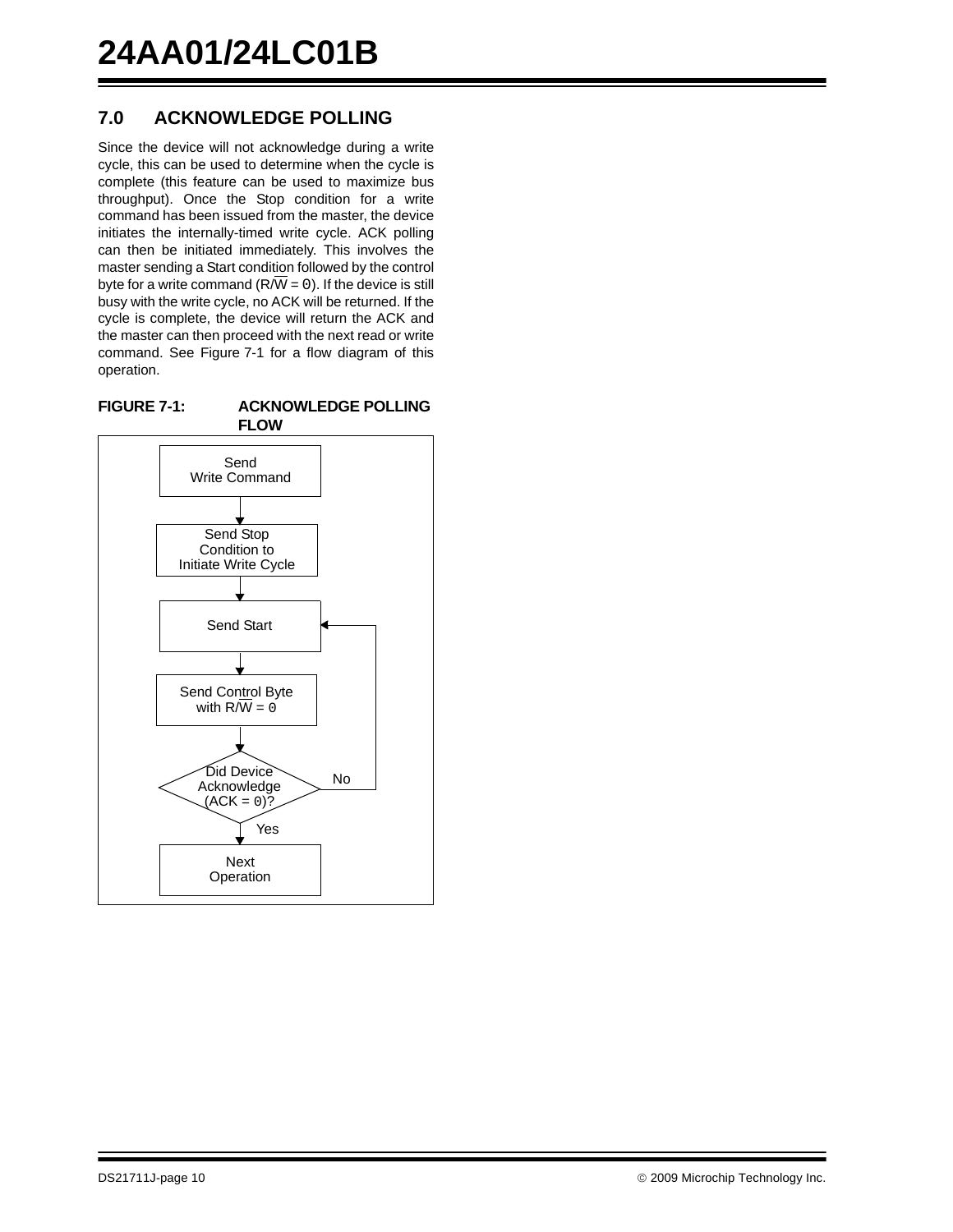# **8.0 READ OPERATION**

Read operations are initiated in the same way as write operations, with the exception that the  $R/\overline{W}$  bit of the slave address is set to '1'. There are three basic types of read operations: current address read, random read and sequential read.

### **8.1 Current Address Read**

The 24XX01 contains an address counter that maintains the address of the last word accessed, internally incremented by '1'. Therefore, if the previous access (either a read or write operation) was to address n, the next current address read operation would access data from address  $n + 1$ . Upon receipt of the slave address with  $R/\overline{W}$  bit set to '1', the 24XX01 issues an acknowledge and transmits the 8-bit data word. The master will not acknowledge the transfer, but does generate a Stop condition and the 24XX01 discontinues transmission [\(Figure 8-1](#page-10-0)).

### **8.2 Random Read**

Random read operations allow the master to access any memory location in a random manner. To perform this type of read operation, the word address must first be set. This is accomplished by sending the word address to the 24XX01 as part of a write operation. Once the word address is sent, the master generates a Start condition following the acknowledge. This terminates the write operation, but not before the internal Address Pointer is set. The master then issues the control byte again, but with the R/W bit set to a '1'. The 24XX01 will then issue an acknowledge and transmits the 8-bit data word. The master will not acknowledge the transfer, but does generate a Stop condition and the 24XX01 discontinues transmission ([Figure 8-2\)](#page-11-0).

### <span id="page-10-0"></span>**FIGURE 8-1: CURRENT ADDRESS READ**

### S P Bus Activity **Master** SDA Line Bus Activity S T O P **Control** Byte Data (n) A C K N o A C K S T A R T **Block** Select  $x = "don't care"$  Bits  $1$  0  $1$  0  $x$   $x$   $x$  1

### **8.3 Sequential Read**

Sequential reads are initiated in the same way as a random read, except that once the 24XX01 transmits the first data byte, the master issues an acknowledge (as opposed to a Stop condition in a random read). This directs the 24XX01 to transmit the next sequentially addressed 8-bit word [\(Figure 8-3](#page-11-1)).

To provide sequential reads the 24XX01 contains an internal Address Pointer which is incremented by one at the completion of each operation. This Address Pointer allows the entire memory contents to be serially read during one operation.

### **8.4 Noise Protection**

The 24XX01 employs a Vcc threshold detector circuit which disables the internal erase/write logic if the VCC is below 1.5V at nominal conditions.

The SCL and SDA inputs have Schmitt Trigger and filter circuits which suppress noise spikes to assure proper device operation even on a noisy bus.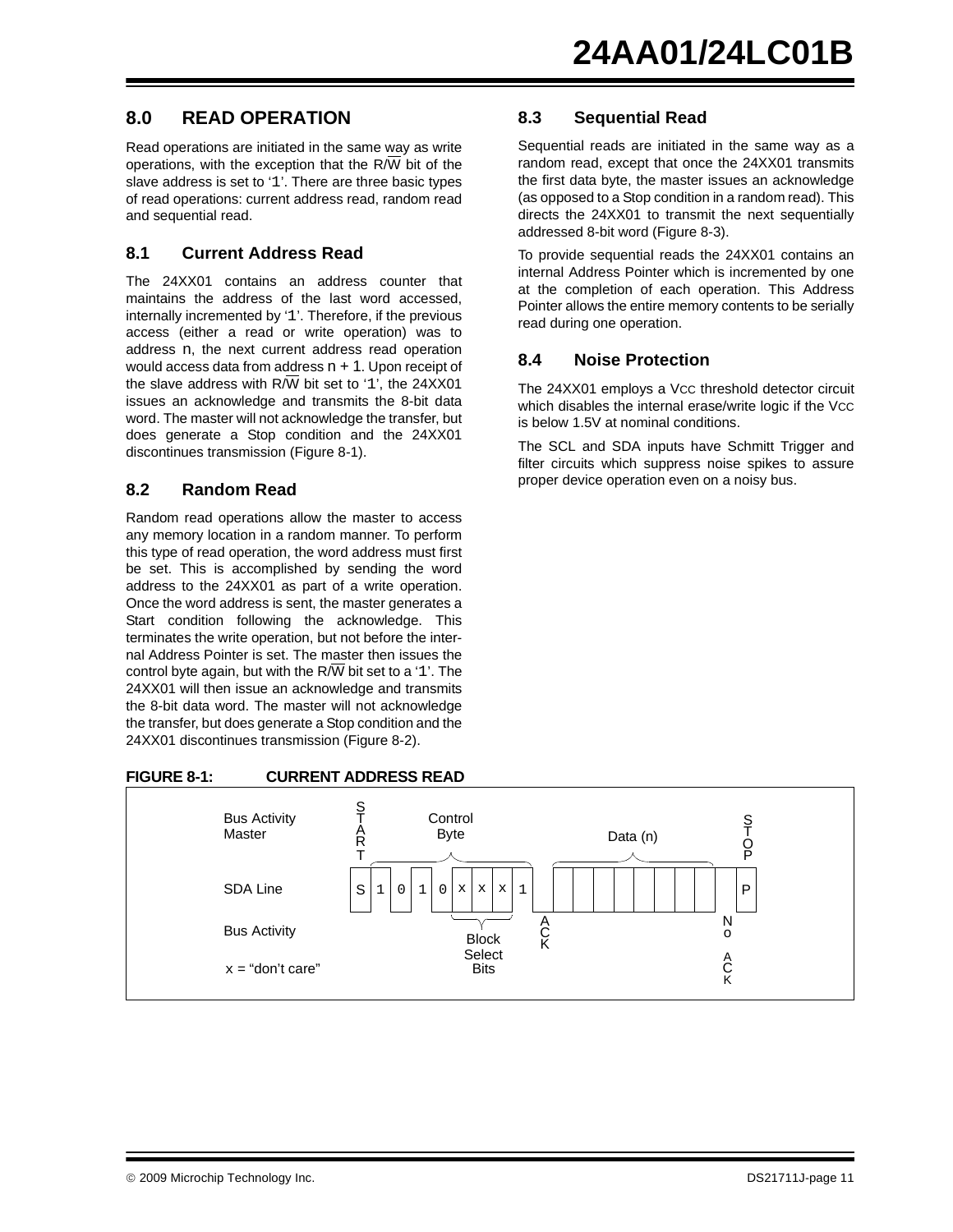# **24AA01/24LC01B**

### <span id="page-11-0"></span>**FIGURE 8-2: RANDOM READ**



### <span id="page-11-1"></span>**FIGURE 8-3: SEQUENTIAL READ**

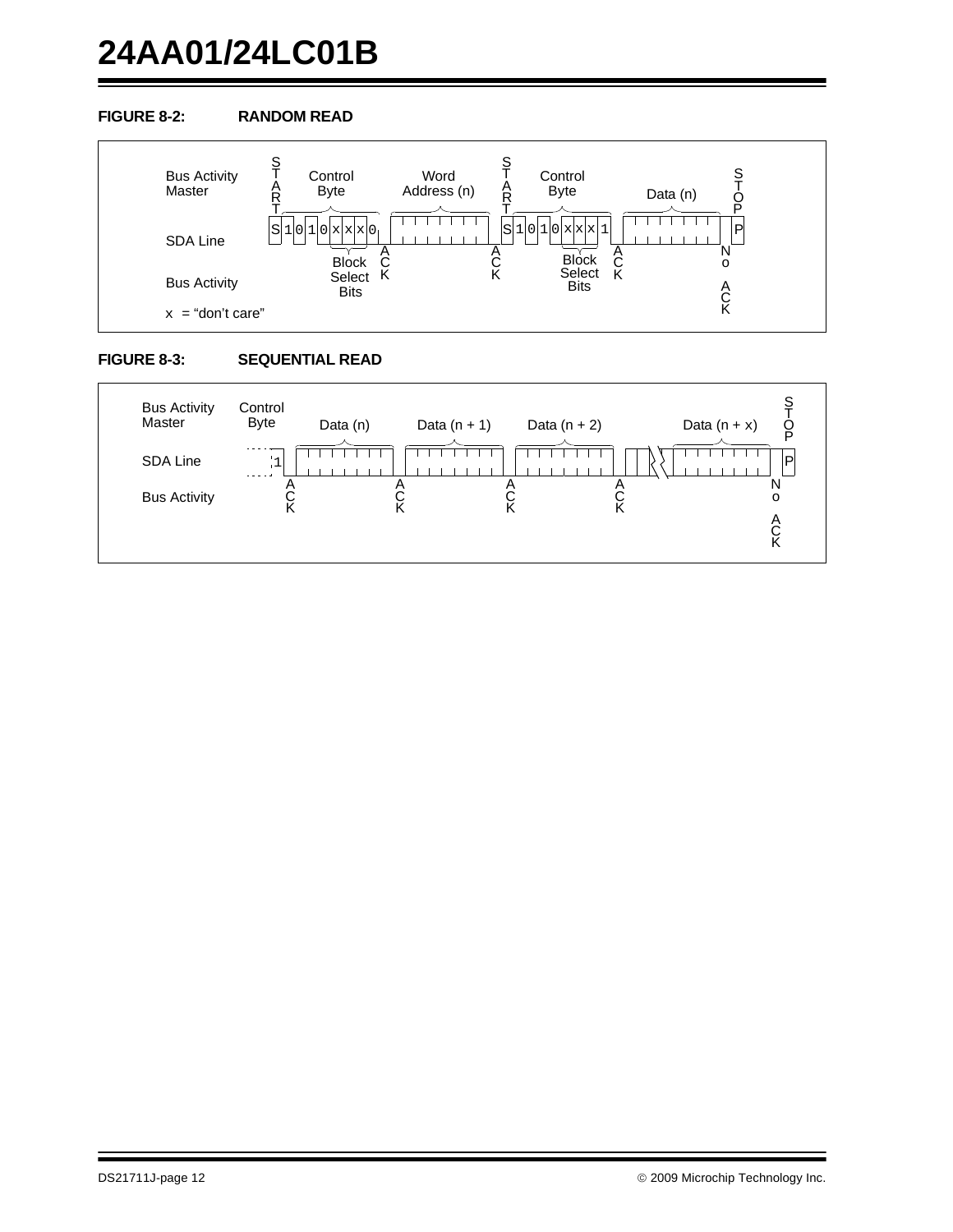# **9.0 PACKAGING INFORMATION**

## **9.1 Package Marking Information**











### 8-Lead TSSOP **Example:**



### 8-Lead MSOP **Example:**



5-Lead SOT-23 Example:















© 2009 Microchip Technology Inc. DS21711J-page 13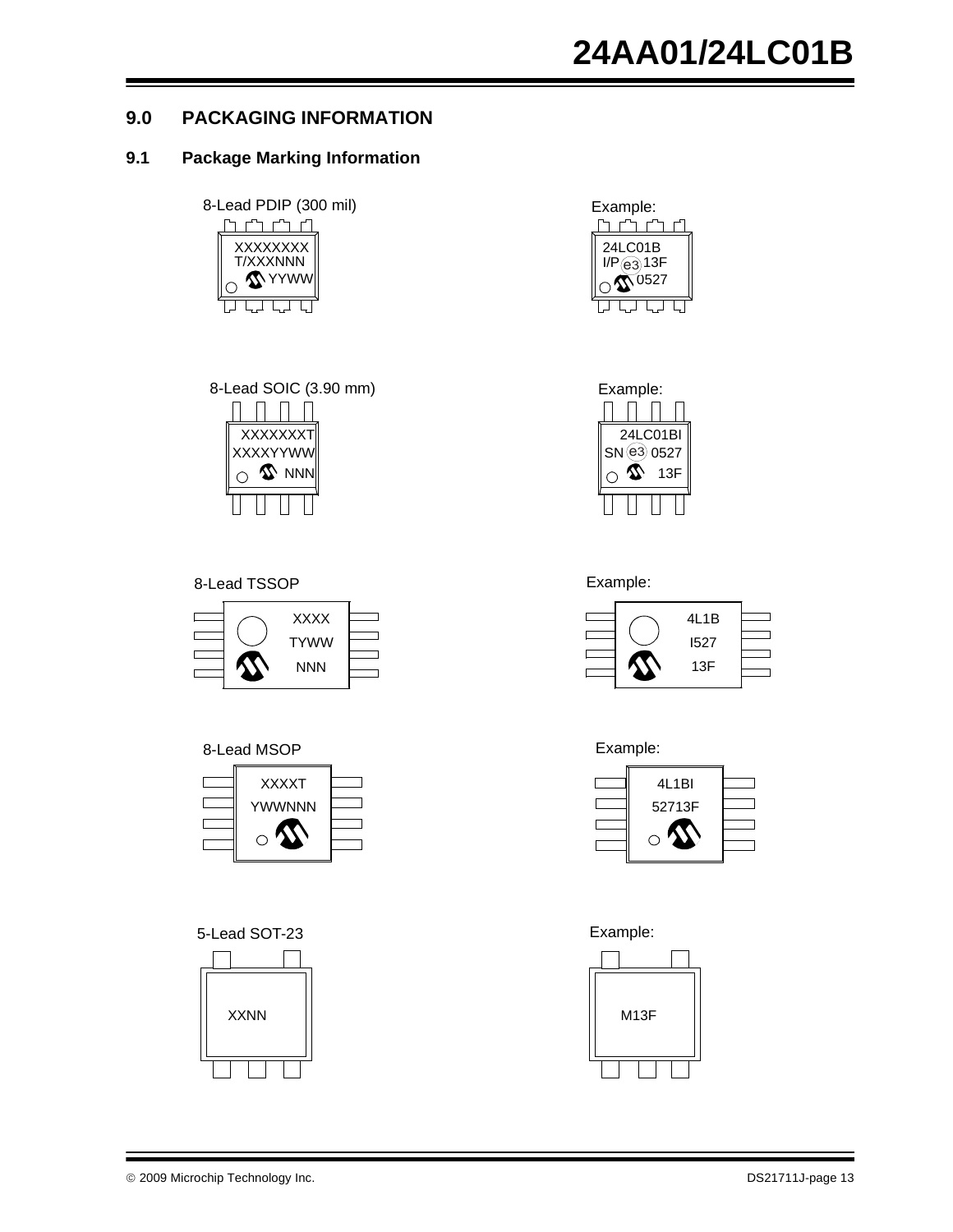



Example:



Example:



|             |              | <b>1st Line Marking Codes</b> |                   |                               |            |     |             |                                       |                   |                   |  |
|-------------|--------------|-------------------------------|-------------------|-------------------------------|------------|-----|-------------|---------------------------------------|-------------------|-------------------|--|
| Part Number | <b>TSSOP</b> | <b>MSOP</b>                   | <b>SOT-23</b>     |                               | <b>DFN</b> |     | <b>TDFN</b> |                                       | <b>SC-70</b>      |                   |  |
|             |              |                               | Temp.             | E Temp.                       | I Temp.    |     |             | E Temp.   I Temp.   E Temp.   I Temp. |                   | E Temp.           |  |
| 24AA01      | 4A01         | 4A01T                         | B <sub>1</sub> NN |                               | 211        |     | A11         |                                       | B <sub>2</sub> NN |                   |  |
| 24LC01B     | 4L1B         | 4L1BT                         | M <sub>1</sub> NN | N <sub>1</sub> N <sub>N</sub> | 214        | 215 | A14         | A15                                   | B <sub>1</sub> NN | B <sub>3</sub> NN |  |

**Note:** T = Temperature grade (I, E)

NN = Alphanumeric traceability code

|       | Y<br>YY.<br><b>WW</b><br><b>NNN</b><br>$\mathbf{(e3)}$ | <b>Legend:</b> XXX Part number or part number code<br>Temperature (I, E)<br>Year code (last digit of calendar year)<br>Year code (last 2 digits of calendar year)<br>Week code (week of January 1 is week '01')<br>Alphanumeric traceability code (2 characters for small packages)<br>Pb-free JEDEC designator for Matte Tin (Sn) |
|-------|--------------------------------------------------------|------------------------------------------------------------------------------------------------------------------------------------------------------------------------------------------------------------------------------------------------------------------------------------------------------------------------------------|
| Note: |                                                        | For very small packages with no room for the Pb-free JEDEC designator<br>e3), the marking will only appear on the outer carton or reel label.                                                                                                                                                                                      |
| Note: |                                                        | In the event the full Microchip part number cannot be marked on one line, it will<br>be carried over to the next line, thus limiting the number of available<br>characters for customer-specific information.                                                                                                                      |

**Note:** Please visit www.microchip.com/Pbfree for the latest information on Pb-free conversion.

**\***Standard OTP marking consists of Microchip part number, year code, week code, and traceability code.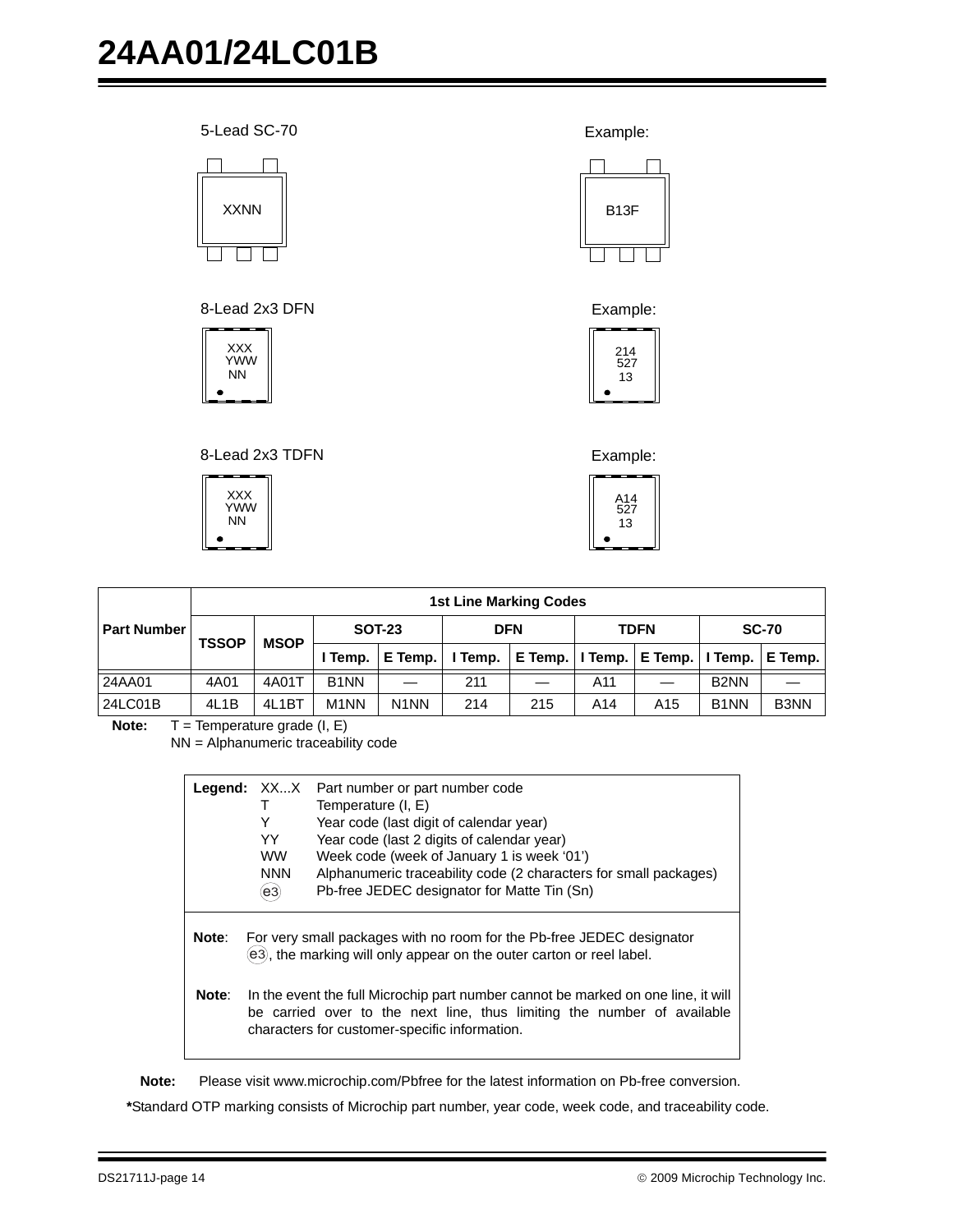### 8-Lead Plastic Dual In-Line (P) - 300 mil Body [PDIP]

Note: For the most current package drawings, please see the Microchip Packaging Specification located at http://www.microchip.com/packaging



|                                 | Units                   | <b>INCHES</b> |            |            |  |  |
|---------------------------------|-------------------------|---------------|------------|------------|--|--|
|                                 | <b>Dimension Limits</b> | MIN           | <b>NOM</b> | <b>MAX</b> |  |  |
| Number of Pins                  | N                       |               | 8          |            |  |  |
| Pitch                           | e                       |               | .100 BSC   |            |  |  |
| Top to Seating Plane            | A                       |               |            | .210       |  |  |
| <b>Molded Package Thickness</b> | A2                      | .115          | .130       | .195       |  |  |
| <b>Base to Seating Plane</b>    | A1                      | .015          |            |            |  |  |
| Shoulder to Shoulder Width      | Е                       | .290          | .310       | .325       |  |  |
| Molded Package Width            | E1                      | .240          | .250       | .280       |  |  |
| Overall Length                  | D                       | .348          | .365       | .400       |  |  |
| Tip to Seating Plane            |                         | .115          | .130       | .150       |  |  |
| <b>Lead Thickness</b>           | C                       | .008          | .010       | .015       |  |  |
| <b>Upper Lead Width</b>         | b1                      | .040          | .060       | .070       |  |  |
| Lower Lead Width                | h                       | .014          | .018       | .022       |  |  |
| Overall Row Spacing §           | eВ                      |               |            | .430       |  |  |

Notes:

1. Pin 1 visual index feature may vary, but must be located with the hatched area.

2. § Significant Characteristic.

3. Dimensions D and E1 do not include mold flash or protrusions. Mold flash or protrusions shall not exceed .010" per side.

4. Dimensioning and tolerancing per ASME Y14.5M.

BSC: Basic Dimension. Theoretically exact value shown without tolerances.

Microchip Technology Drawing C04-018B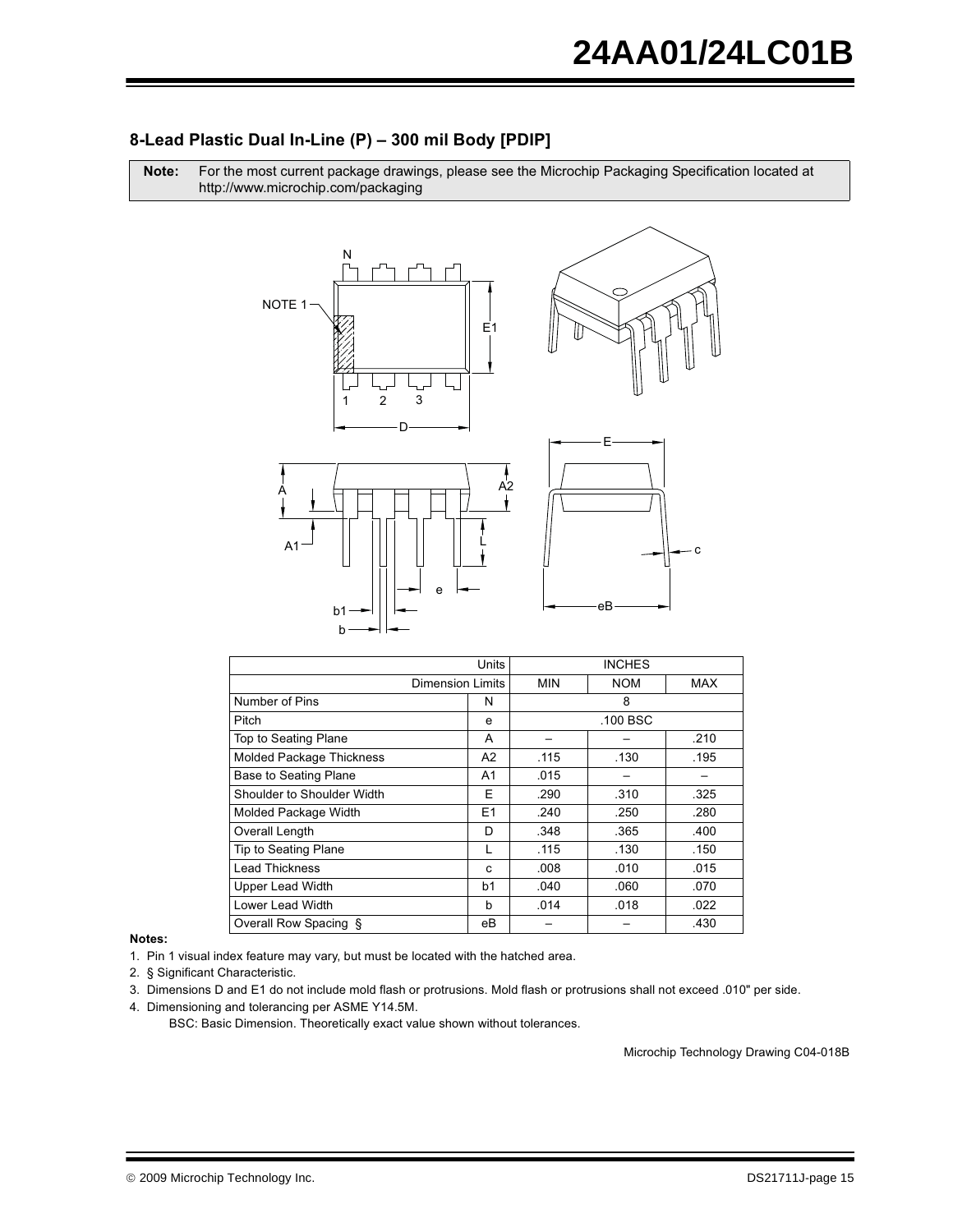### 8-Lead Plastic Small Outline (SN) - Narrow, 3.90 mm Body [SOIC]

Note: For the most current package drawings, please see the Microchip Packaging Specification located at http://www.microchip.com/packaging



|                                 | Units                   | <b>MILLIMETERS</b> |          |              |  |
|---------------------------------|-------------------------|--------------------|----------|--------------|--|
|                                 | <b>Dimension Limits</b> |                    |          | MAX          |  |
| Number of Pins                  | N                       |                    | 8        |              |  |
| Pitch                           | e                       |                    | 1.27 BSC |              |  |
| Overall Height                  | A                       |                    |          | 1.75         |  |
| <b>Molded Package Thickness</b> | A <sub>2</sub>          | 1.25               |          |              |  |
| Standoff §                      | A1                      | 0.10               |          | 0.25         |  |
| Overall Width                   | E                       | 6.00 BSC           |          |              |  |
| Molded Package Width            | E1                      | 3.90 BSC           |          |              |  |
| Overall Length                  | D                       | 4.90 BSC           |          |              |  |
| Chamfer (optional)              | h                       | 0.25               |          | 0.50         |  |
| Foot Length                     | L                       | 0.40               |          | 1.27         |  |
| Footprint                       | L1                      |                    | 1.04 REF |              |  |
| Foot Angle                      | φ                       | $0^{\circ}$        |          | $8^{\circ}$  |  |
| <b>Lead Thickness</b>           | C                       | 0.17               |          | 0.25         |  |
| <b>Lead Width</b>               | b                       | 0.31               |          | 0.51         |  |
| Mold Draft Angle Top            | $\alpha$                | $5^{\circ}$        |          | $15^{\circ}$ |  |
| Mold Draft Angle Bottom         | β                       | $5^{\circ}$        |          | $15^{\circ}$ |  |

Notes:

1. Pin 1 visual index feature may vary, but must be located within the hatched area.

2. § Significant Characteristic.

3. Dimensions D and E1 do not include mold flash or protrusions. Mold flash or protrusions shall not exceed 0.15 mm per side.

- 4. Dimensioning and tolerancing per ASME Y14.5M.
	- BSC: Basic Dimension. Theoretically exact value shown without tolerances.

REF: Reference Dimension, usually without tolerance, for information purposes only.

Microchip Technology Drawing C04-057B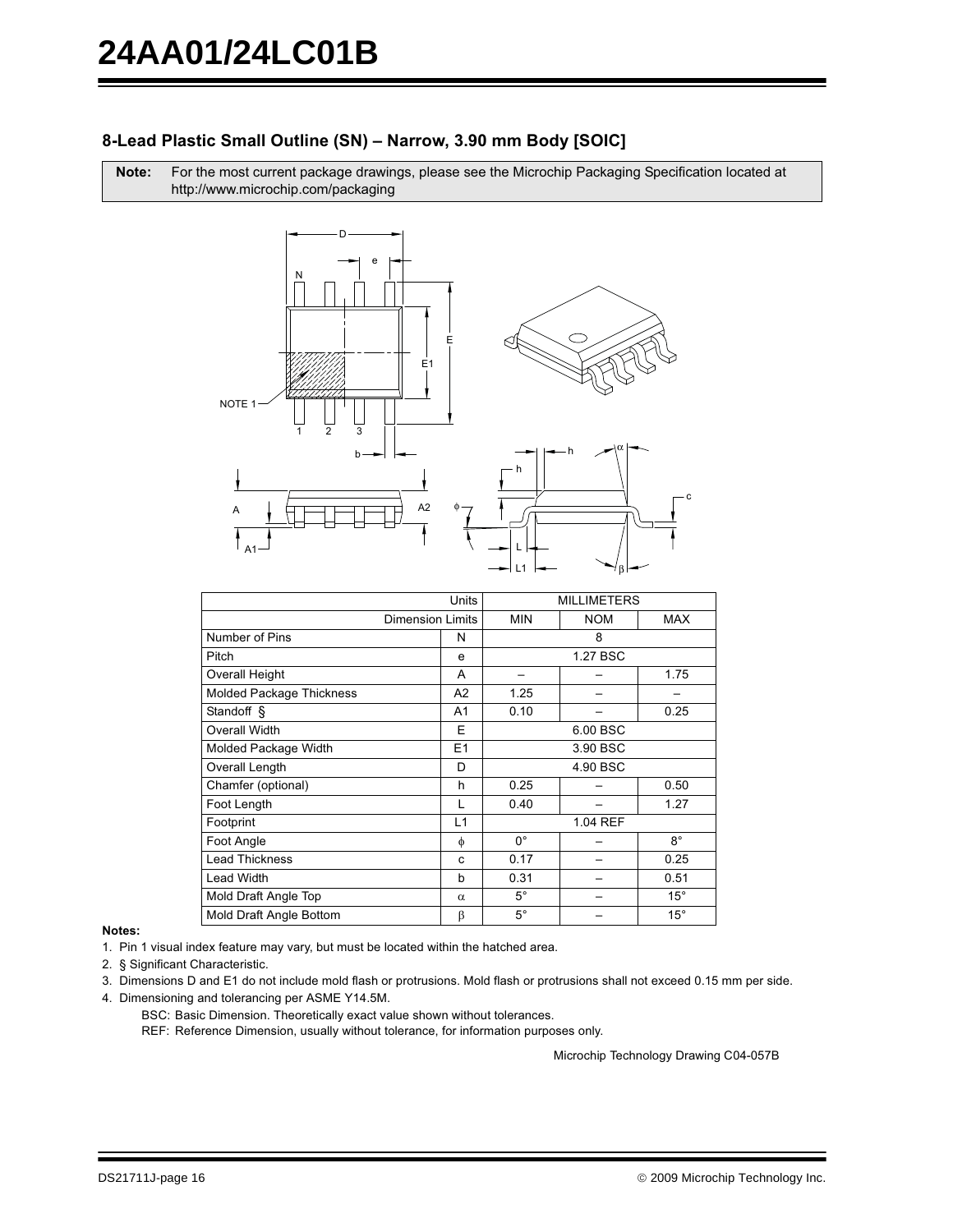### 8-Lead Plastic Small Outline (SN) - Narrow, 3.90 mm Body [SOIC]

For the most current package drawings, please see the Microchip Packaging Specification located at Note: http://www.microchip.com/packaging



**RECOMMENDED LAND PATTERN** 

|                         | <b>MILLIMETERS</b> |            |            |      |
|-------------------------|--------------------|------------|------------|------|
| <b>Dimension Limits</b> | <b>MIN</b>         | <b>NOM</b> | <b>MAX</b> |      |
| l Contact Pitch         |                    |            | 1.27 BSC   |      |
| Contact Pad Spacing     |                    |            | 5.40       |      |
| Contact Pad Width (X8)  | Х1                 |            |            | 0.60 |
| Contact Pad Length (X8) | $\lambda$          |            |            | 1.55 |

Notes:

1. Dimensioning and tolerancing per ASME Y14.5M

BSC: Basic Dimension. Theoretically exact value shown without tolerances.

Microchip Technology Drawing No. C04-2057A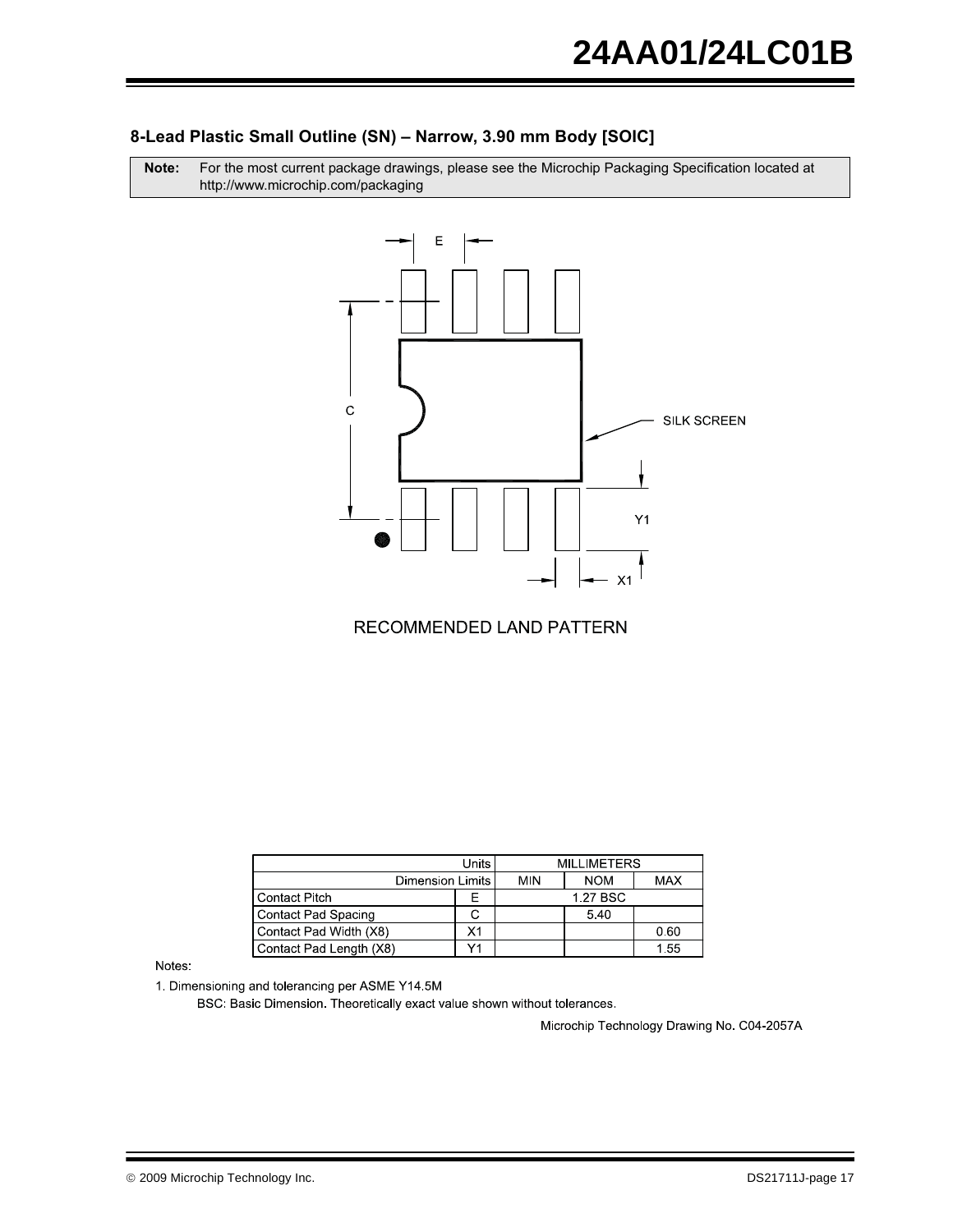# 8-Lead Plastic Thin Shrink Small Outline (ST) - 4.4 mm Body [TSSOP]

Note: For the most current package drawings, please see the Microchip Packaging Specification located at http://www.microchip.com/packaging



|                                 | Units          |             | <b>MILLIMETERS</b> |            |
|---------------------------------|----------------|-------------|--------------------|------------|
| <b>Dimension Limits</b>         |                | <b>MIN</b>  | <b>NOM</b>         | <b>MAX</b> |
| Number of Pins                  | N              |             | 8                  |            |
| Pitch                           | e              |             | 0.65 BSC           |            |
| <b>Overall Height</b>           | A              |             |                    | 1.20       |
| <b>Molded Package Thickness</b> | A2             | 0.80        | 1.00               | 1.05       |
| Standoff                        | A1             | 0.05        |                    | 0.15       |
| Overall Width                   | E              |             | 6.40 BSC           |            |
| Molded Package Width            | E <sub>1</sub> | 4.30        | 4.40               | 4.50       |
| Molded Package Length           | D              | 2.90        | 3.00               | 3.10       |
| Foot Length                     |                | 0.45        | 0.60               | 0.75       |
| Footprint                       | L1             |             | 1.00 REF           |            |
| Foot Angle                      | φ              | $0^{\circ}$ |                    | $8^\circ$  |
| <b>Lead Thickness</b>           | C              | 0.09        |                    | 0.20       |
| <b>Lead Width</b>               | b              | 0.19        |                    | 0.30       |

### Notes:

1. Pin 1 visual index feature may vary, but must be located within the hatched area.

2. Dimensions D and E1 do not include mold flash or protrusions. Mold flash or protrusions shall not exceed 0.15 mm per side.

- 3. Dimensioning and tolerancing per ASME Y14.5M.
	- BSC: Basic Dimension. Theoretically exact value shown without tolerances.

REF: Reference Dimension, usually without tolerance, for information purposes only.

Microchip Technology Drawing C04-086B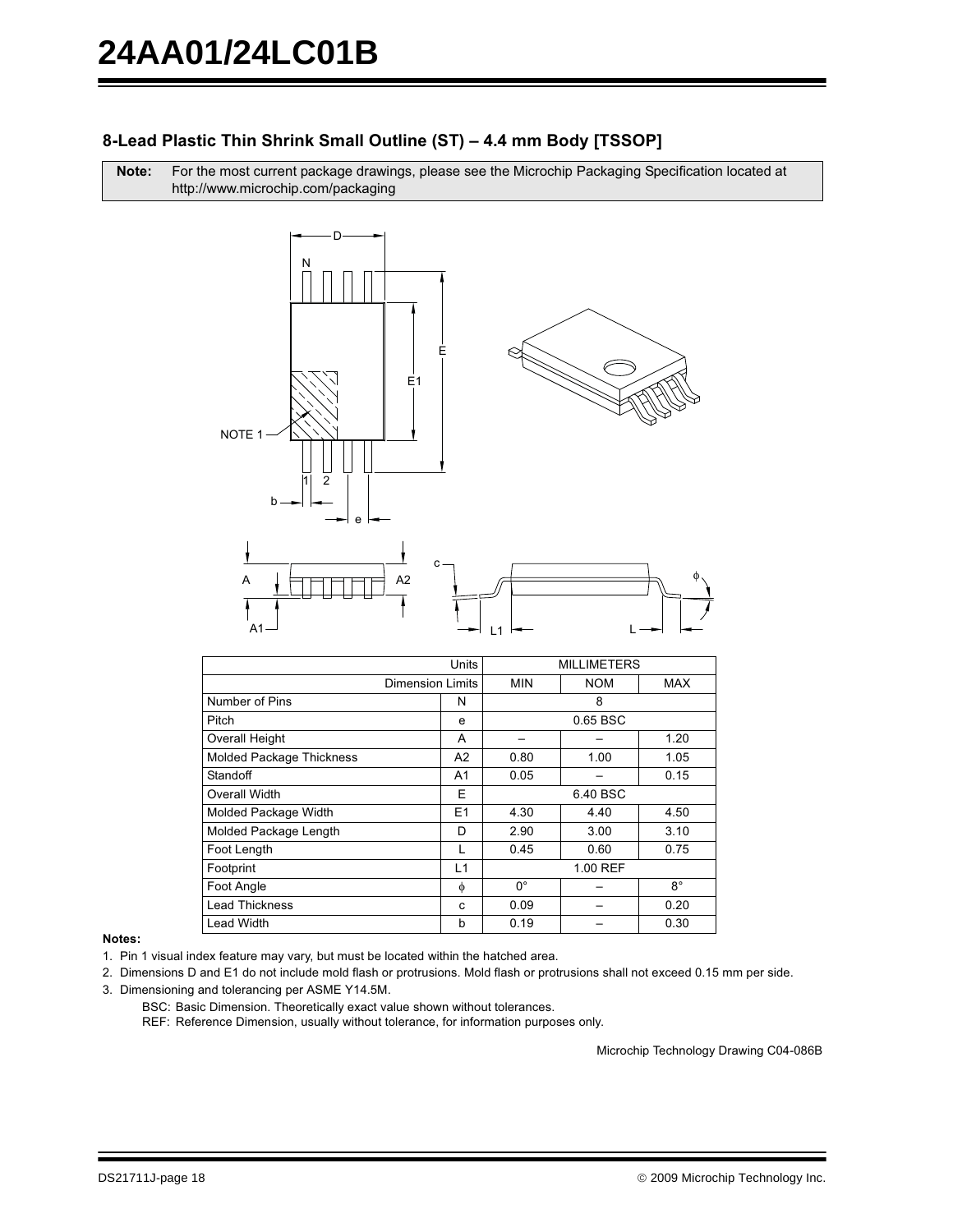

 $A2$ 

### 8-Lead Plastic Micro Small Outline Package (MS) [MSOP]

 $L1$ 

|                                 | Units                   |             | <b>MILLIMETERS</b> |             |
|---------------------------------|-------------------------|-------------|--------------------|-------------|
|                                 | <b>Dimension Limits</b> | <b>MIN</b>  | <b>NOM</b>         | MAX         |
| Number of Pins                  | N                       |             | 8                  |             |
| Pitch                           | e                       |             | 0.65 BSC           |             |
| <b>Overall Height</b>           | A                       |             |                    | 1.10        |
| <b>Molded Package Thickness</b> | A2                      | 0.75        | 0.85               | 0.95        |
| Standoff                        | A1                      | 0.00        |                    | 0.15        |
| Overall Width                   | E                       |             | 4.90 BSC           |             |
| Molded Package Width            | E <sub>1</sub>          |             | 3.00 BSC           |             |
| Overall Length                  | D                       |             | 3.00 BSC           |             |
| Foot Length                     | L                       | 0.40        | 0.60               | 0.80        |
| Footprint                       | L1                      |             | 0.95 REF           |             |
| Foot Angle                      | φ                       | $0^{\circ}$ |                    | $8^{\circ}$ |
| <b>Lead Thickness</b>           | C                       | 0.08        |                    | 0.23        |
| <b>Lead Width</b>               | b                       | 0.22        |                    | 0.40        |

### Notes:

1. Pin 1 visual index feature may vary, but must be located within the hatched area.

2. Dimensions D and E1 do not include mold flash or protrusions. Mold flash or protrusions shall not exceed 0.15 mm per side.

- 3. Dimensioning and tolerancing per ASME Y14.5M.
	- BSC: Basic Dimension. Theoretically exact value shown without tolerances.

REF: Reference Dimension, usually without tolerance, for information purposes only.

Microchip Technology Drawing C04-111B

А

 $\Delta$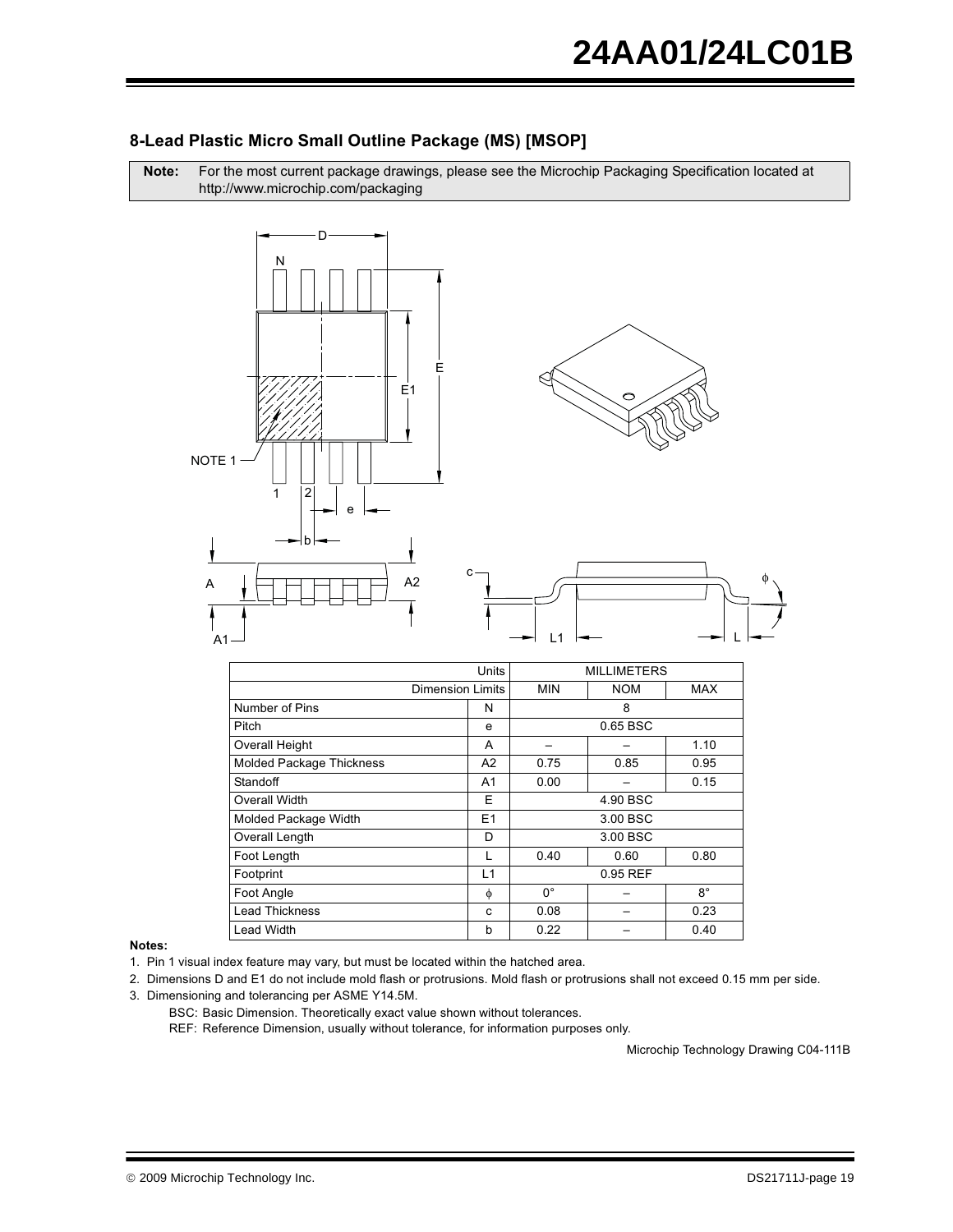## 5-Lead Plastic Small Outline Transistor (OT) [SOT-23]

Note: For the most current package drawings, please see the Microchip Packaging Specification located at http://www.microchip.com/packaging







|                           | Units                   |             | <b>MILLIMETERS</b> |              |
|---------------------------|-------------------------|-------------|--------------------|--------------|
|                           | <b>Dimension Limits</b> | <b>MIN</b>  | <b>NOM</b>         | MAX          |
| Number of Pins            | N                       |             | 5                  |              |
| <b>Lead Pitch</b>         | e                       |             | 0.95 BSC           |              |
| <b>Outside Lead Pitch</b> | e1                      |             | 1.90 BSC           |              |
| <b>Overall Height</b>     | A                       | 0.90        |                    | 1.45         |
| Molded Package Thickness  | A2                      | 0.89        |                    | 1.30         |
| Standoff                  | A1                      | 0.00        |                    | 0.15         |
| Overall Width             | Е                       | 2.20        |                    | 3.20         |
| Molded Package Width      | E1                      | 1.30        |                    | 1.80         |
| Overall Length            | D                       | 2.70        |                    | 3.10         |
| Foot Length               | L                       | 0.10        |                    | 0.60         |
| Footprint                 | L1                      | 0.35        |                    | 0.80         |
| Foot Angle                | φ                       | $0^{\circ}$ |                    | $30^{\circ}$ |
| <b>Lead Thickness</b>     | C                       | 0.08        |                    | 0.26         |
| <b>Lead Width</b>         | b                       | 0.20        |                    | 0.51         |

### Notes:

1. Dimensions D and E1 do not include mold flash or protrusions. Mold flash or protrusions shall not exceed 0.127 mm per side.

2. Dimensioning and tolerancing per ASME Y14.5M.

BSC: Basic Dimension. Theoretically exact value shown without tolerances.

Microchip Technology Drawing C04-091B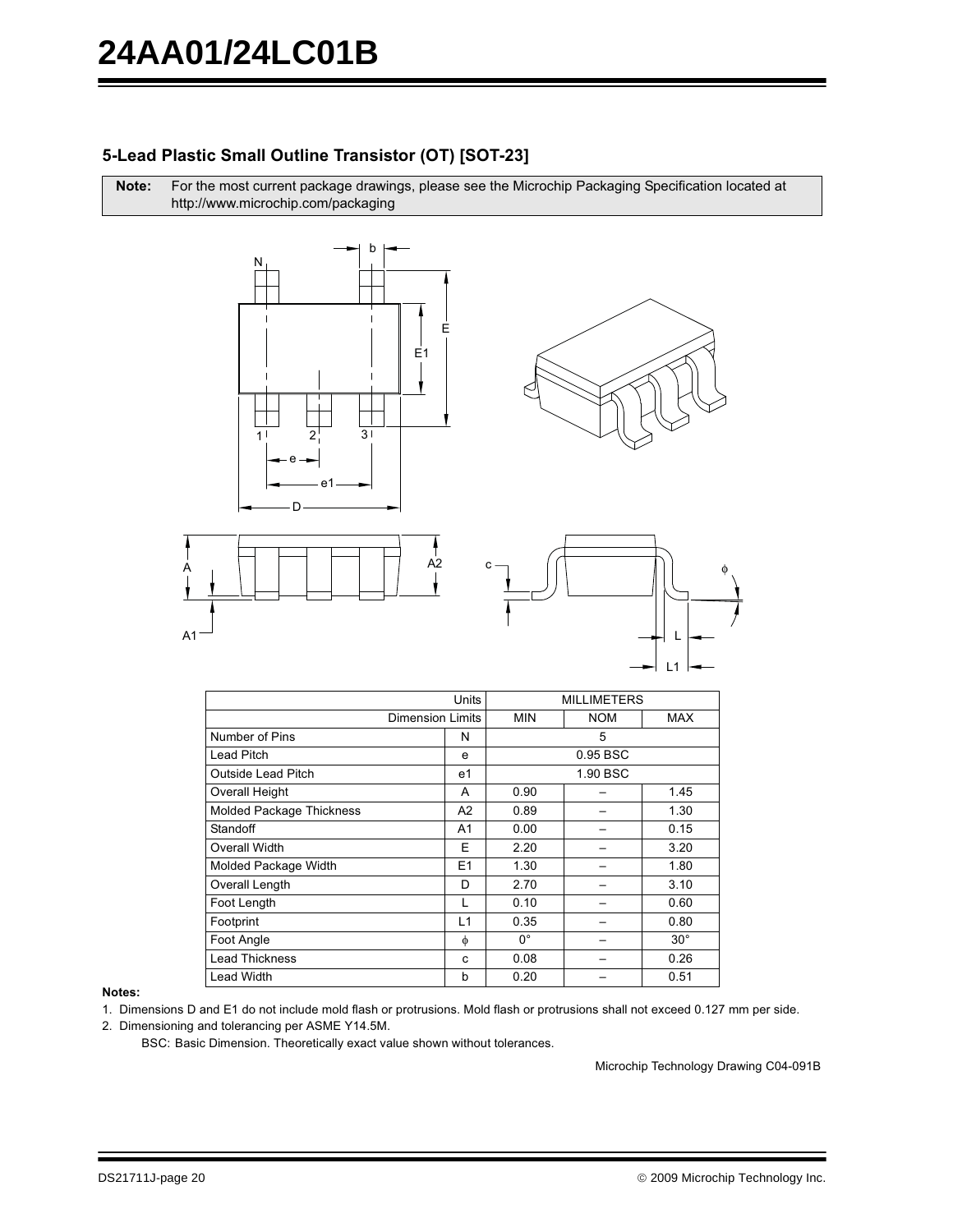

Note: For the most current package drawings, please see the Microchip Packaging Specification located at http://www.microchip.com/packaging









|                                 | Units                   |            | <b>MILLIMETERS</b> |            |
|---------------------------------|-------------------------|------------|--------------------|------------|
|                                 | <b>Dimension Limits</b> | <b>MIN</b> | <b>NOM</b>         | <b>MAX</b> |
| Number of Pins                  | N                       |            | 5                  |            |
| Pitch                           | e                       |            | 0.65 BSC           |            |
| <b>Overall Height</b>           | A                       | 0.80       |                    | 1.10       |
| <b>Molded Package Thickness</b> | A2                      | 0.80       |                    | 1.00       |
| Standoff                        | A1                      | 0.00       |                    | 0.10       |
| Overall Width                   | Е                       | 1.80       | 2.10               | 2.40       |
| Molded Package Width            | E1                      | 1.15       | 1.25               | 1.35       |
| Overall Length                  | D                       | 1.80       | 2.00               | 2.25       |
| Foot Length                     |                         | 0.10       | 0.20               | 0.46       |
| <b>Lead Thickness</b>           | C                       | 0.08       |                    | 0.26       |
| <b>Lead Width</b>               | b                       | 0.15       |                    | 0.40       |

Notes:

1. Dimensions D and E1 do not include mold flash or protrusions. Mold flash or protrusions shall not exceed 0.127 mm per side.

2. Dimensioning and tolerancing per ASME Y14.5M.

BSC: Basic Dimension. Theoretically exact value shown without tolerances.

Microchip Technology Drawing C04-061B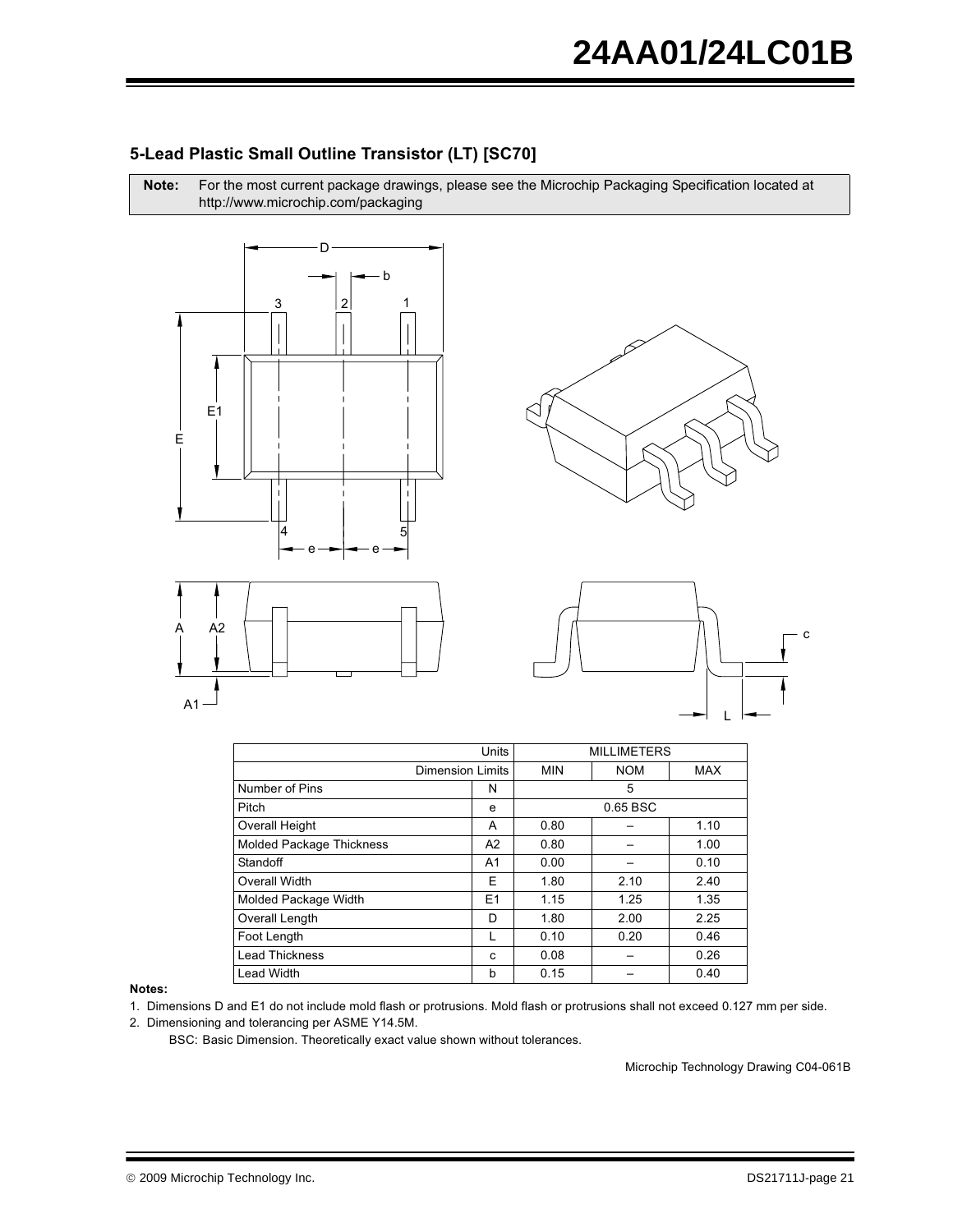### 5-Lead Plastic Small Outline Transistor (LT) [SC70]

Note: For the most current package drawings, please see the Microchip Packaging Specification located at http://www.microchip.com/packaging



### RECOMMENDED LAND PATTERN

| Units                    |    |      | <b>MILLIMETERS</b> |            |
|--------------------------|----|------|--------------------|------------|
| <b>Dimension Limits</b>  |    | MIN  | <b>NOM</b>         | <b>MAX</b> |
| <b>Contact Pitch</b>     | Е  |      | 0.65 BSC           |            |
| Contact Pad Spacing      |    |      | 2.20               |            |
| <b>Contact Pad Width</b> |    |      |                    | 0.45       |
| Contact Pad Length       |    |      |                    | 0.95       |
| Distance Between Pads    | G  | 1.25 |                    |            |
| Distance Between Pads    | Gx | 0.20 |                    |            |

Notes:

1. Dimensioning and tolerancing per ASME Y14.5M

BSC: Basic Dimension. Theoretically exact value shown without tolerances.

Microchip Technology Drawing No. C04-2061A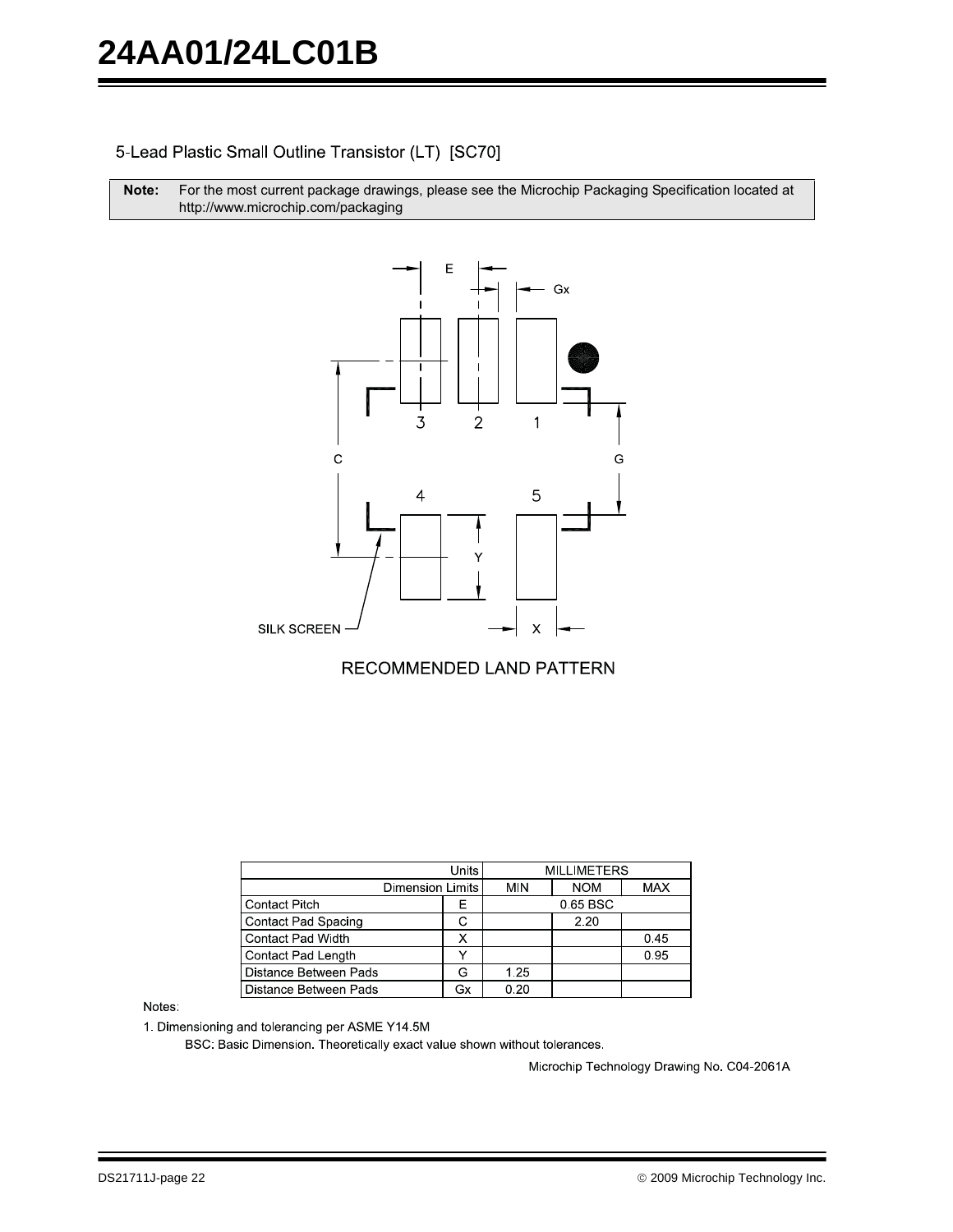### 8-Lead Plastic Dual Flat, No Lead Package (MC) - 2x3x0.9 mm Body [DFN]

Note: For the most current package drawings, please see the Microchip Packaging Specification located at http://www.microchip.com/packaging



|                           | <b>Units</b>   |            | <b>MILLIMETERS</b> |      |
|---------------------------|----------------|------------|--------------------|------|
| <b>Dimension Limits</b>   |                | <b>MIN</b> | <b>NOM</b>         | MAX  |
| Number of Pins            | N              |            | 8                  |      |
| Pitch                     | e              |            | $0.50$ BSC         |      |
| Overall Height            | A              | 0.80       | 0.90               | 1.00 |
| Standoff                  | A1             | 0.00       | 0.02               | 0.05 |
| <b>Contact Thickness</b>  | A <sub>3</sub> | $0.20$ REF |                    |      |
| Overall Length            | D              | 2.00 BSC   |                    |      |
| Overall Width             | F              |            | 3.00 BSC           |      |
| <b>Exposed Pad Length</b> | D <sub>2</sub> | 1.30       |                    | 1.55 |
| <b>Exposed Pad Width</b>  | E <sub>2</sub> | 1.50       |                    | 1.75 |
| Contact Width             | h              | 0.20       | 0.25               | 0.30 |
| Contact Length            |                | 0.30       | 0.40               | 0.50 |
| Contact-to-Exposed Pad    | κ              | 0.20       |                    |      |

### Notes:

1. Pin 1 visual index feature may vary, but must be located within the hatched area.

2. Package may have one or more exposed tie bars at ends.

- 3. Package is saw singulated.
- 4. Dimensioning and tolerancing per ASME Y14.5M.

BSC: Basic Dimension. Theoretically exact value shown without tolerances.

REF: Reference Dimension, usually without tolerance, for information purposes only.

Microchip Technology Drawing C04-123C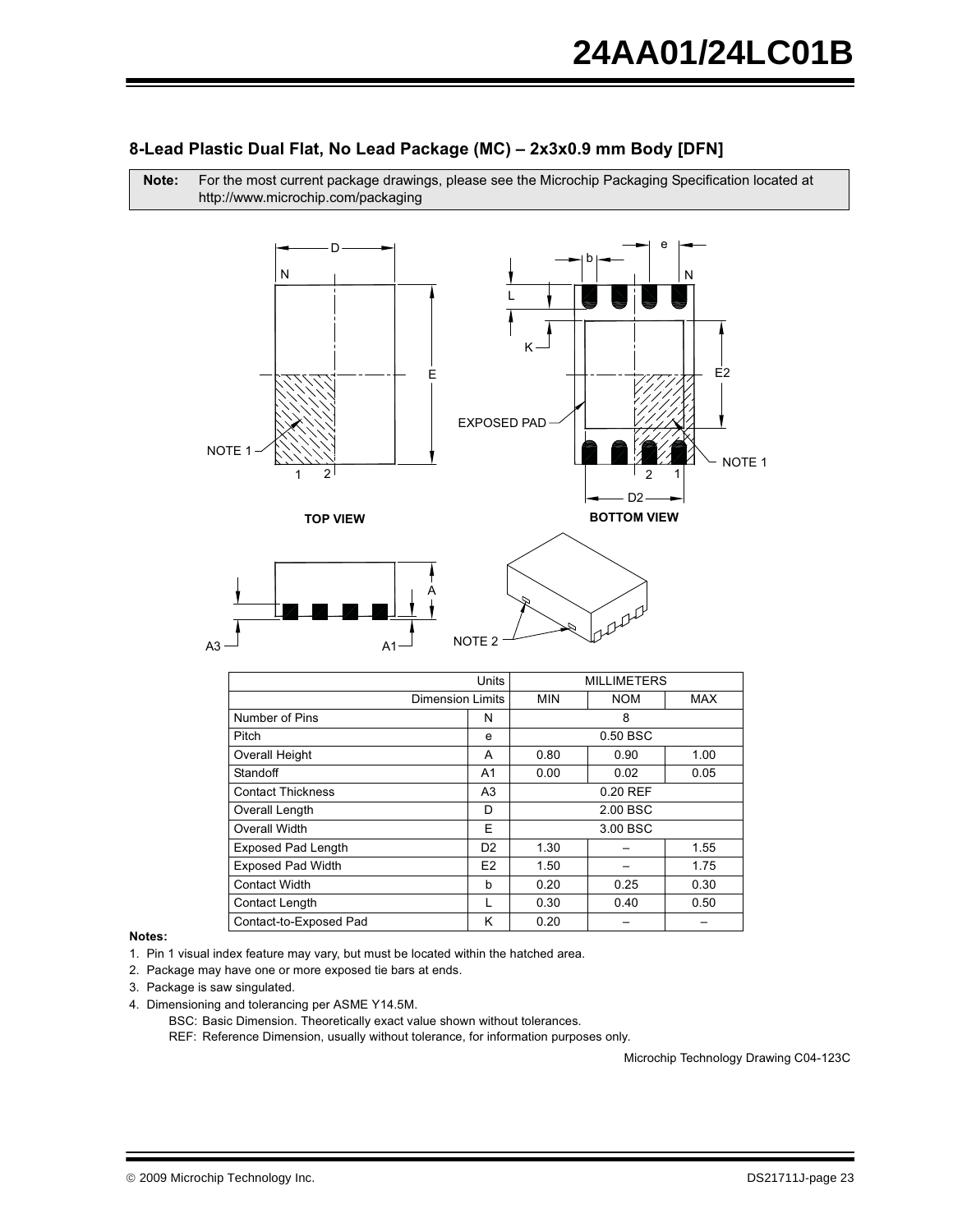### 8-Lead Plastic Dual Flat, No Lead Package (MC) - 2x3x0.9 mm Body [DFN]

For the most current package drawings, please see the Microchip Packaging Specification located at Note: http://www.microchip.com/packaging



### RECOMMENDED LAND PATTERN

| Units                      |                |            | <b>MILLIMETERS</b> |            |
|----------------------------|----------------|------------|--------------------|------------|
|                            |                |            |                    |            |
| <b>Dimension Limits</b>    |                | <b>MIN</b> | <b>NOM</b>         | <b>MAX</b> |
| <b>Contact Pitch</b>       | F              |            | 0.50 BSC           |            |
| Optional Center Pad Width  | W <sub>2</sub> |            |                    | 1.45       |
| Optional Center Pad Length | Т2             |            |                    | 1.75       |
| <b>Contact Pad Spacing</b> | C1             |            | 2.90               |            |
| Contact Pad Width (X8)     | X1             |            |                    | 0.30       |
| Contact Pad Length (X8)    | Y1             |            |                    | 0.75       |
| Distance Between Pads      | ൨              | 0.20       |                    |            |

### Notes:

1. Dimensioning and tolerancing per ASME Y14.5M

BSC: Basic Dimension. Theoretically exact value shown without tolerances.

Microchip Technology Drawing No. C04-2123A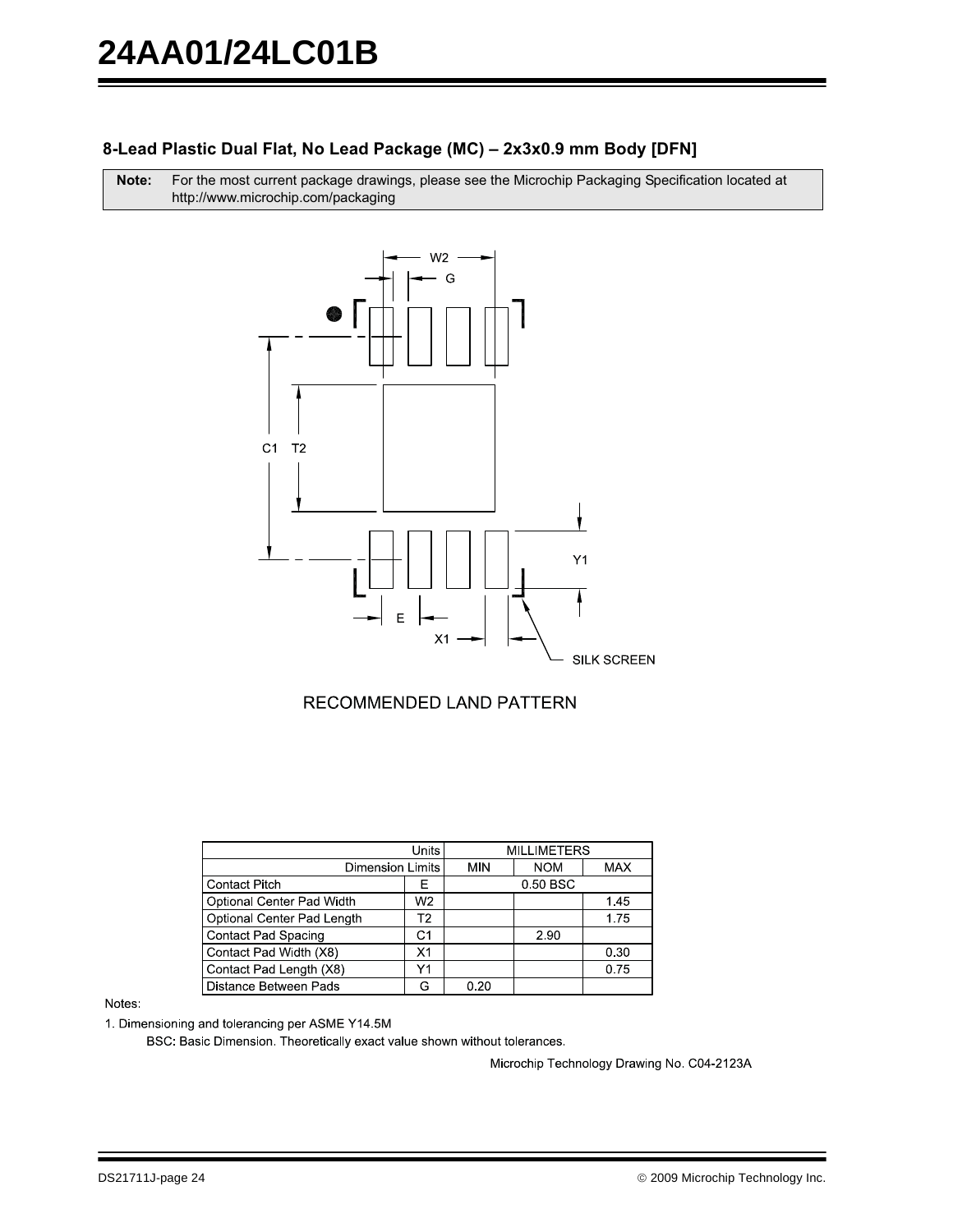

For the most current package drawings, please see the Microchip Packaging Specification located at

| 8-Lead Plastic Dual Flat, No Lead Package (MN) - 2x3x0.75 mm Body [TDFN] |  |  |
|--------------------------------------------------------------------------|--|--|
|--------------------------------------------------------------------------|--|--|

|                           | Units          |            | MILLIMETERS |            |
|---------------------------|----------------|------------|-------------|------------|
| <b>Dimension Limits</b>   |                | <b>MIN</b> | <b>NOM</b>  | <b>MAX</b> |
| Number of Pins            | N              |            | 8           |            |
| Pitch                     | e              |            | 0.50 BSC    |            |
| Overall Height            | Α              | 0.70       | 0.75        | 0.80       |
| Standoff                  | A1             | 0.00       | 0.02        | 0.05       |
| <b>Contact Thickness</b>  | A3             | 0.20 REF   |             |            |
| Overall Length            | D              | 2.00 BSC   |             |            |
| Overall Width             | E              |            | 3.00 BSC    |            |
| <b>Exposed Pad Length</b> | D <sub>2</sub> | 1.20       |             | 1.60       |
| <b>Exposed Pad Width</b>  | E <sub>2</sub> | 1.20       |             | 1.60       |
| <b>Contact Width</b>      | b              | 0.20       | 0.25        | 0.30       |
| Contact Length            |                | 0.25       | 0.30        | 0.45       |
| Contact-to-Exposed Pad    | κ              | 0.20       |             |            |

### Notes:

Note:

1. Pin 1 visual index feature may vary, but must be located within the hatched area.

- 2. Package may have one or more exposed tie bars at ends.
- 3. Package is saw singulated

4. Dimensioning and tolerancing per ASME Y14.5M

BSC: Basic Dimension. Theoretically exact value shown without tolerances.

REF: Reference Dimension, usually without tolerance, for information purposes only.

Microchip Technology Drawing No. C04-129B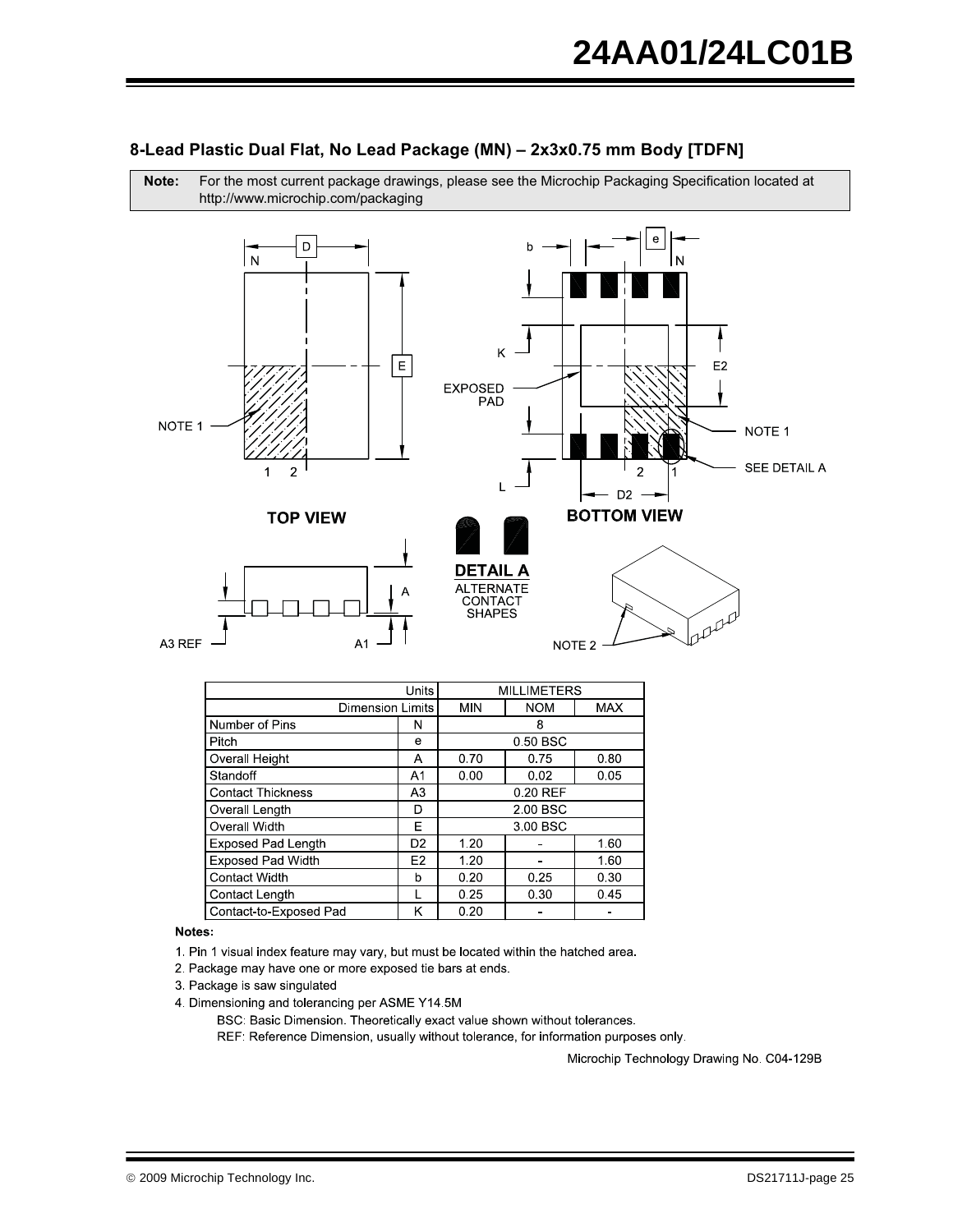### 8-Lead Plastic Dual Flat, No Lead Package (MN) - 2x3x0.75 mm Body [TDFN]

Note: For the most current package drawings, please see the Microchip Packaging Specification located at http://www.microchip.com/packaging



| Units                      |                |            | <b>MILLIMETERS</b> |            |
|----------------------------|----------------|------------|--------------------|------------|
| <b>Dimension Limits</b>    |                | <b>MIN</b> | <b>NOM</b>         | <b>MAX</b> |
| <b>Contact Pitch</b>       | F              |            | 0.50 BSC           |            |
| Optional Center Pad Width  | W <sub>2</sub> |            |                    | 1.46       |
| Optional Center Pad Length | T <sub>2</sub> |            |                    | 1.36       |
| <b>Contact Pad Spacing</b> | C1             |            | 3.00               |            |
| Contact Pad Width (X8)     | X <sub>1</sub> |            |                    | 0.30       |
| Contact Pad Length (X8)    | Υ1             |            |                    | 0.75       |
| Distance Between Pads      | G              | 0.20       |                    |            |

### Notes:

1. Dimensioning and tolerancing per ASME Y14.5M

BSC: Basic Dimension. Theoretically exact value shown without tolerances.

Microchip Technology Drawing No. C04-2129A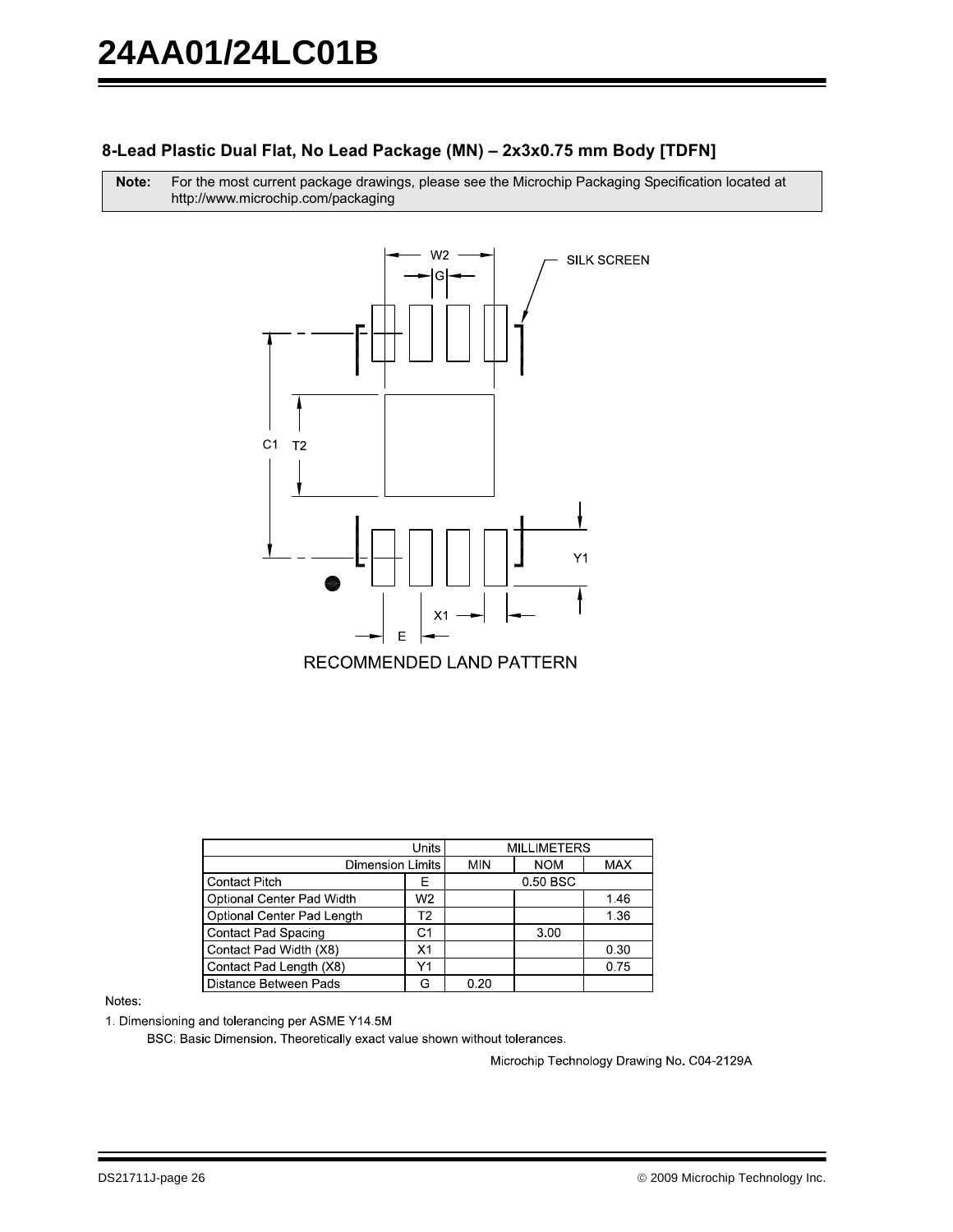# **APPENDIX A: REVISION HISTORY**

### **Revision C**

Corrections to Section 1.0, Electrical Characteristics. Section 9.1, 24LC01B standard marking code.

### **Revision D**

Added DFN package.

### **Revision E**

Revised Figure 3-2 Control Byte Allocation; Figure 4-1 Byte Write; Figure 4-2 Page Write; Section 6.0 Write Protection; Figure 7-1 Current Address Read; Figure 7- 2 Random Read; Figure 7-3 Sequential Read.

### **Revision F (01/2007)**

Revised Device Selection Table; Revised Features Section; Changed 1.8V to 1.7V; Revised Table 1-1, 1-2, 8-1; Replaced Package Drawings; Revised Product ID System.

### **Revision G (03/2007)**

Replaced Package Drawings (Rev. AM).

### **Revision H (08/2008)**

Added SC-70 Package; Updated Package Drawings.

### **Revision J (01/2009)**

Added TDFN Package; Updated Package Drawings.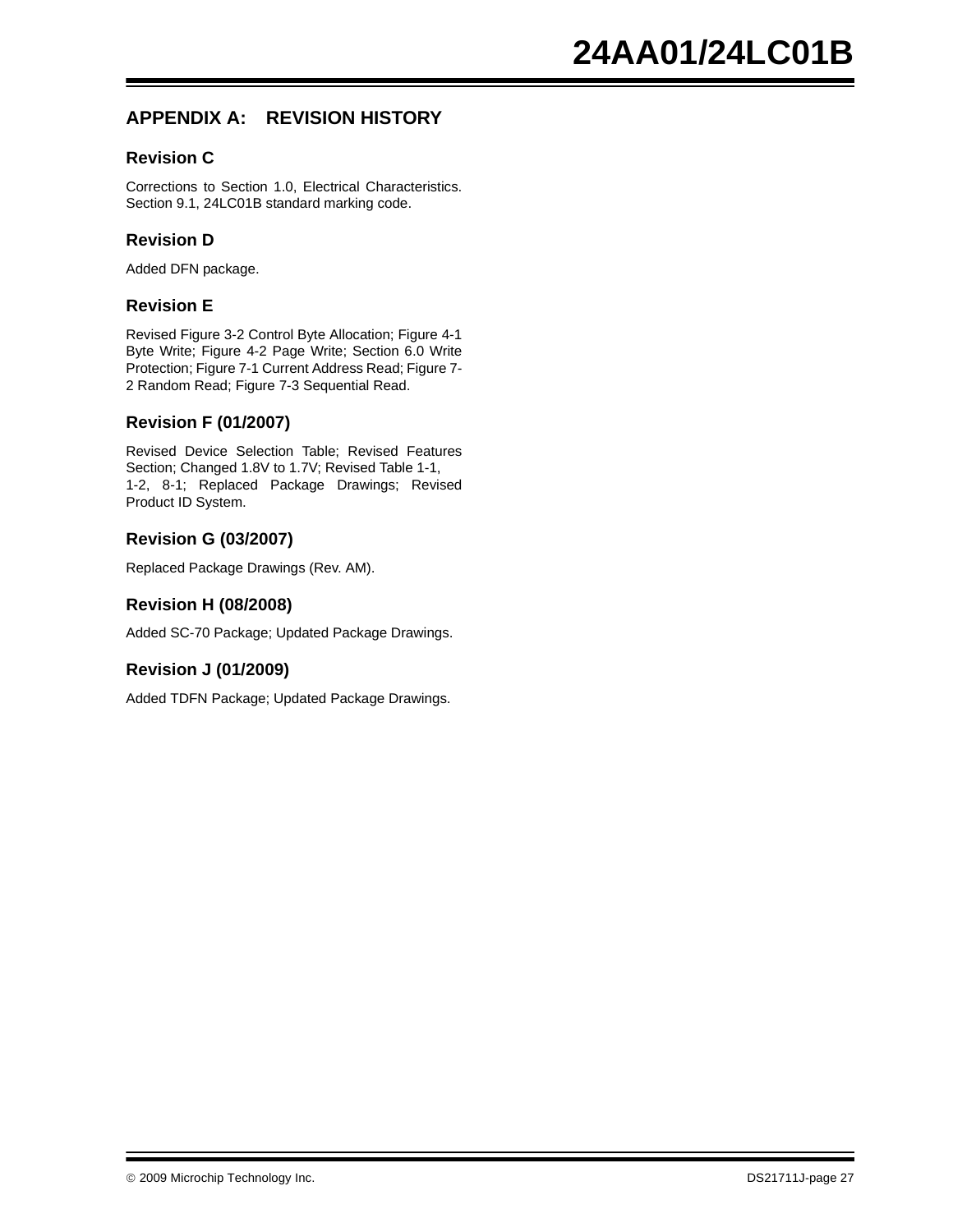# **24AA01/24LC01B**

**NOTES:**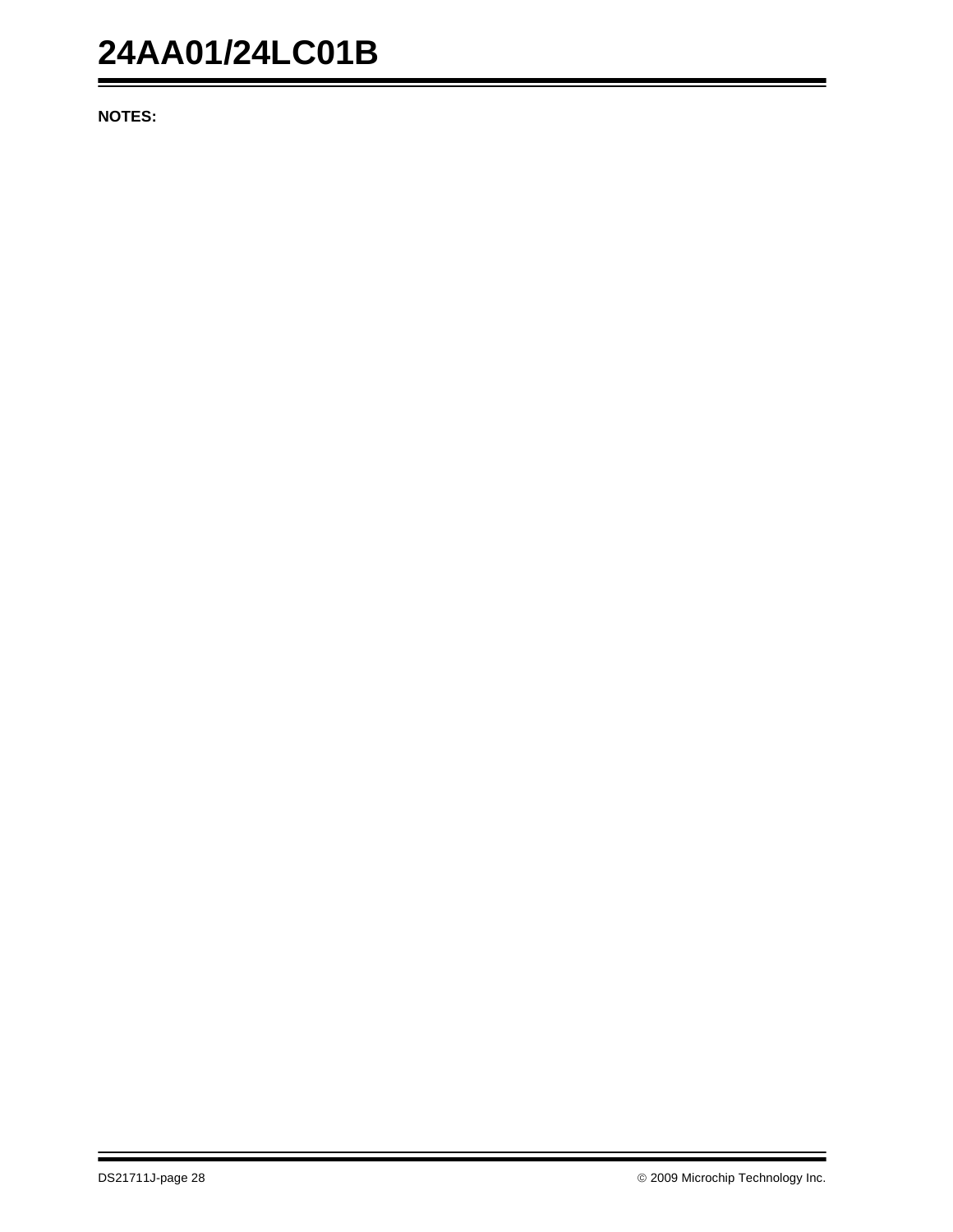# **THE MICROCHIP WEB SITE**

Microchip provides online support via our WWW site at www.microchip.com. This web site is used as a means to make files and information easily available to customers. Accessible by using your favorite Internet browser, the web site contains the following information:

- **Product Support** Data sheets and errata, application notes and sample programs, design resources, user's guides and hardware support documents, latest software releases and archived software
- **General Technical Support** Frequently Asked Questions (FAQ), technical support requests, online discussion groups, Microchip consultant program member listing
- **Business of Microchip** Product selector and ordering guides, latest Microchip press releases, listing of seminars and events, listings of Microchip sales offices, distributors and factory representatives

## **CUSTOMER CHANGE NOTIFICATION SERVICE**

Microchip's customer notification service helps keep customers current on Microchip products. Subscribers will receive e-mail notification whenever there are changes, updates, revisions or errata related to a specified product family or development tool of interest.

To register, access the Microchip web site at www.microchip.com, click on Customer Change Notification and follow the registration instructions.

## **CUSTOMER SUPPORT**

Users of Microchip products can receive assistance through several channels:

- Distributor or Representative
- Local Sales Office
- Field Application Engineer (FAE)
- Technical Support
- Development Systems Information Line

Customers should contact their distributor, representative or field application engineer (FAE) for support. Local sales offices are also available to help customers. A listing of sales offices and locations is included in the back of this document.

**Technical support is available through the web site at: http://support.microchip.com**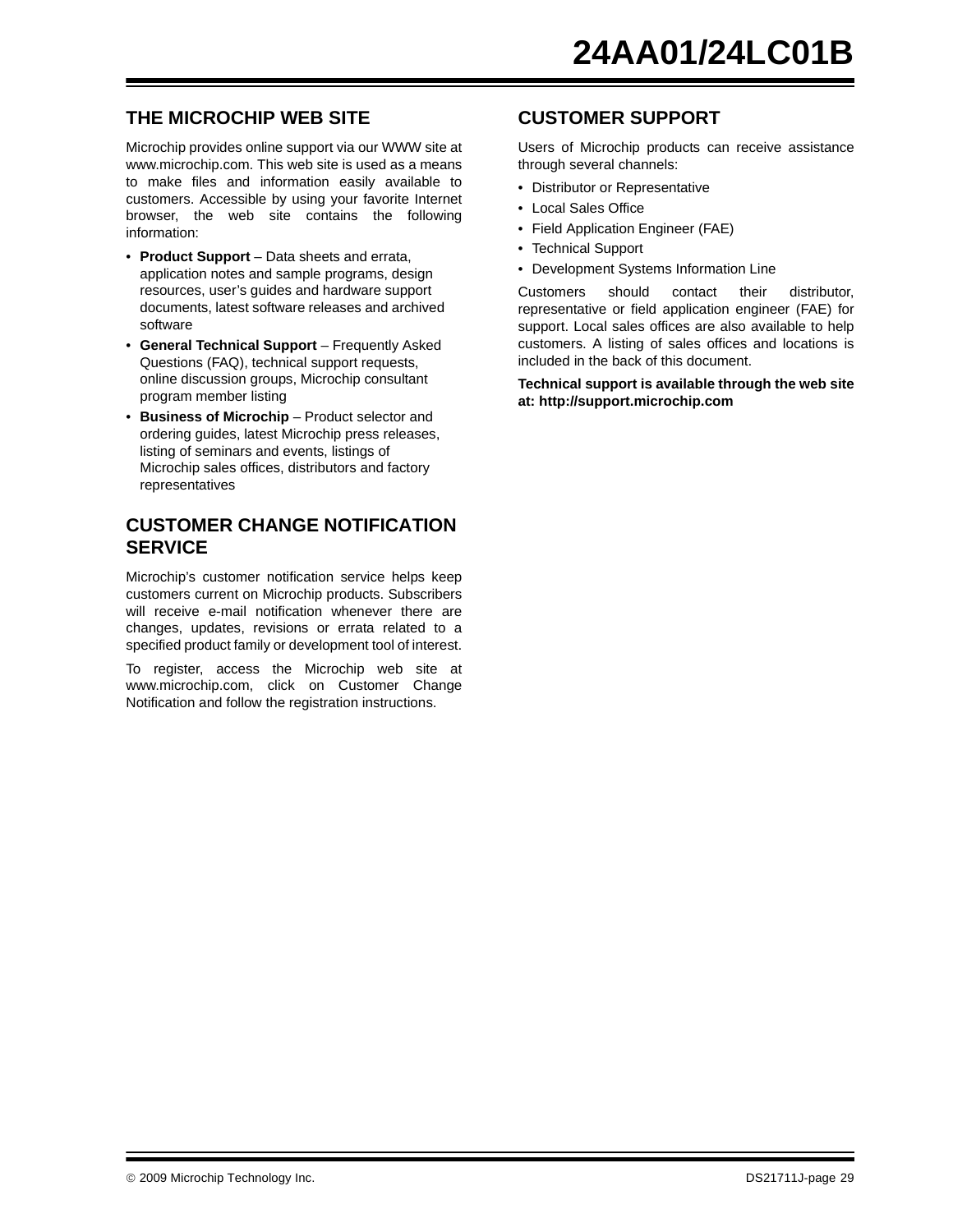# **READER RESPONSE**

It is our intention to provide you with the best documentation possible to ensure successful use of your Microchip product. If you wish to provide your comments on organization, clarity, subject matter, and ways in which our documentation can better serve you, please FAX your comments to the Technical Publications Manager at (480) 792-4150.

Please list the following information, and use this outline to provide us with your comments about this document.

| To: | <b>Technical Publications Manager</b>                                 | Total Pages Sent ________                                                                |
|-----|-----------------------------------------------------------------------|------------------------------------------------------------------------------------------|
| RE: | Reader Response                                                       |                                                                                          |
|     |                                                                       |                                                                                          |
|     |                                                                       |                                                                                          |
|     |                                                                       |                                                                                          |
|     |                                                                       |                                                                                          |
|     | Telephone: (________) ___________ - ___________                       | FAX: (_______) ___________ - ___________                                                 |
|     | Application (optional):                                               |                                                                                          |
|     | Would you like a reply? ___ Y ____ N                                  |                                                                                          |
|     | Device: 24AA01/24LC01B                                                | Literature Number: DS21711J                                                              |
|     | Questions:                                                            |                                                                                          |
|     | 1. What are the best features of this document?                       |                                                                                          |
|     |                                                                       |                                                                                          |
|     |                                                                       |                                                                                          |
|     |                                                                       | 2. How does this document meet your hardware and software development needs?             |
|     |                                                                       |                                                                                          |
| 3.  |                                                                       | Do you find the organization of this document easy to follow? If not, why?               |
|     |                                                                       |                                                                                          |
|     |                                                                       |                                                                                          |
|     |                                                                       | 4. What additions to the document do you think would enhance the structure and subject?  |
|     |                                                                       |                                                                                          |
|     |                                                                       |                                                                                          |
| 5.  |                                                                       | What deletions from the document could be made without affecting the overall usefulness? |
|     |                                                                       |                                                                                          |
|     |                                                                       |                                                                                          |
|     | 6. Is there any incorrect or misleading information (what and where)? |                                                                                          |
|     |                                                                       |                                                                                          |
|     | 7. How would you improve this document?                               |                                                                                          |
|     |                                                                       |                                                                                          |
|     |                                                                       |                                                                                          |
|     |                                                                       |                                                                                          |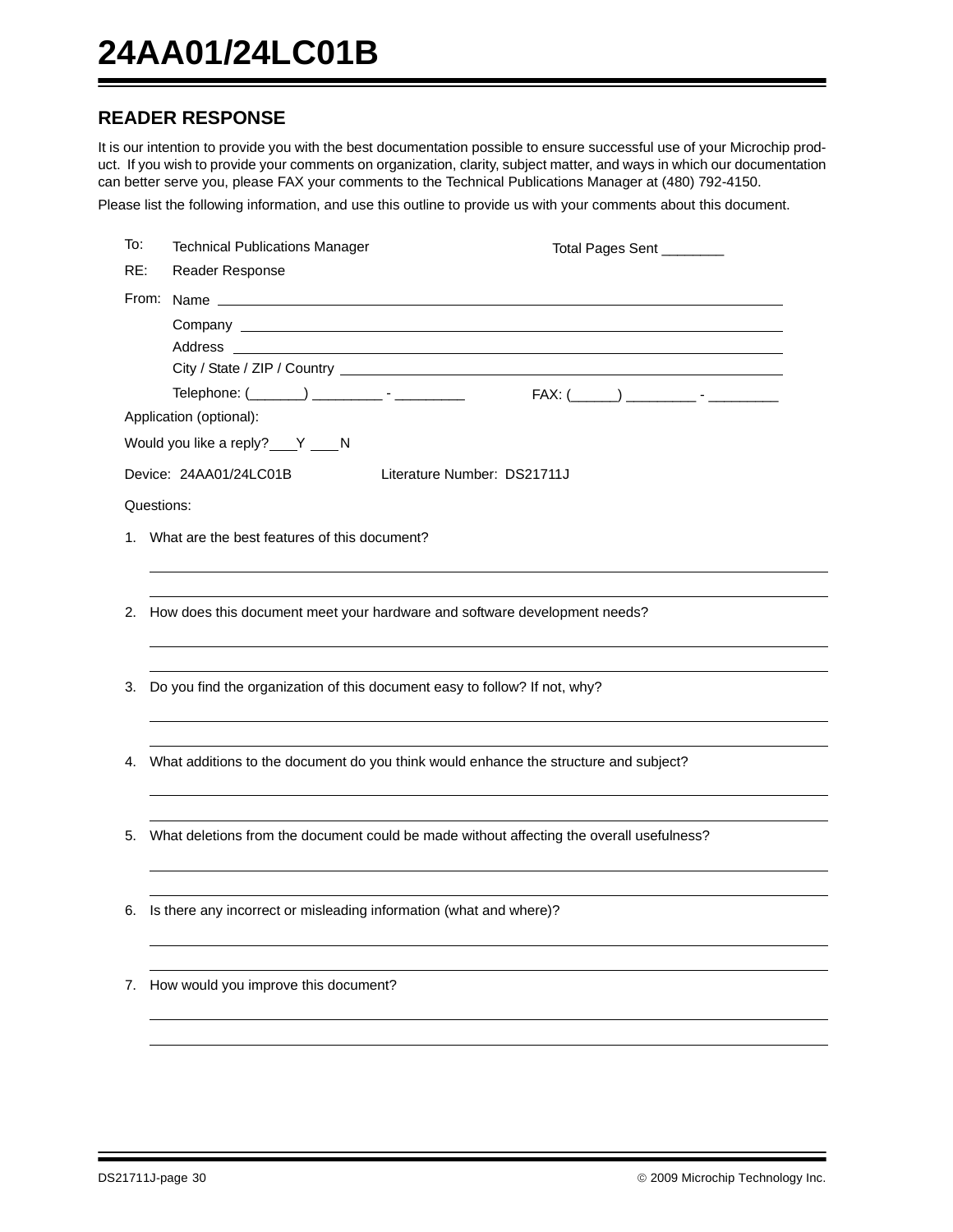# **PRODUCT IDENTIFICATION SYSTEM**

To order or obtain information, e.g., on pricing or delivery, refer to the factory or the listed sales office.

| <b>PART NO.</b>         | <u>x</u><br>/XX                                                                                                                                                                                                                                                                                                                                                                                                                                        | <b>Examples:</b>                                                                                                                                                                                                                                |
|-------------------------|--------------------------------------------------------------------------------------------------------------------------------------------------------------------------------------------------------------------------------------------------------------------------------------------------------------------------------------------------------------------------------------------------------------------------------------------------------|-------------------------------------------------------------------------------------------------------------------------------------------------------------------------------------------------------------------------------------------------|
| <b>Device</b>           | Temperature Package<br>Range                                                                                                                                                                                                                                                                                                                                                                                                                           | 24AA01-I/P: Industrial Temperature, 1.7V<br>a)<br>PDIP package<br>b)<br>24AA01-I/SN: Industrial Temperature,                                                                                                                                    |
| Device:                 | $= 1.7V$ , 1 Kbit $1^2C$ <sup>TM</sup> Serial EEPROM<br>24AA01:<br>24AA01T: = 1.7V, 1 Kbit $I^2C$ Serial EEPROM<br>(Tape and Reel)<br>24LC01B: = $2.5V$ , 1 Kbit $I^2C$ Serial EEPROM<br>24LC01BT: = $2.5V$ , 1 Kbit $1^2C$ Serial EEPROM<br>(Tape and Reel)                                                                                                                                                                                           | 1.7V, SOIC package<br>24AA01T-I/OT: Industrial Temperature,<br>C)<br>1.7V, SOT-23 package, tape and reel<br>24LC01B-I/P: Industrial Temperature,<br>d)<br>2.5V, PDIP package<br>24LC01B-E/SN: Extended Temperature,<br>e)<br>2.5V, SOIC package |
| Temperature  <br>Range: | $= -40^{\circ}$ C to $+85^{\circ}$ C<br>E.<br>$= -40^{\circ}$ C to +125 °C                                                                                                                                                                                                                                                                                                                                                                             | 24LC01BT-I/LT: Industrial Temperature,<br>f<br>1.7V, SC-70 package, tape and reel                                                                                                                                                               |
| Package:                | $MC = 2x3$ DFN, 8-lead<br>$=$ Plastic DIP (300 mil body), 8-lead<br>P<br>$=$ Plastic SOIC (3.90 mm body), 8-lead<br><b>SN</b><br>$=$ Plastic TSSOP (4.4 mm), 8-lead<br>ST<br>MS = Plastic Micro Small Outline (MSOP), 8-lead<br>= SOT-23, 5-lead (Tape and Reel only)<br>OT.<br>$=$ SC-70, 5-lead (Tape and Reel only)<br>LT<br>$MNY^{(1)}$ =TDFN, (2x3x0.75 mm body), 8-lead<br><b>Note 1:</b> "Y" indicates a Nickel Palladium Gold (NiPdAu) finish. |                                                                                                                                                                                                                                                 |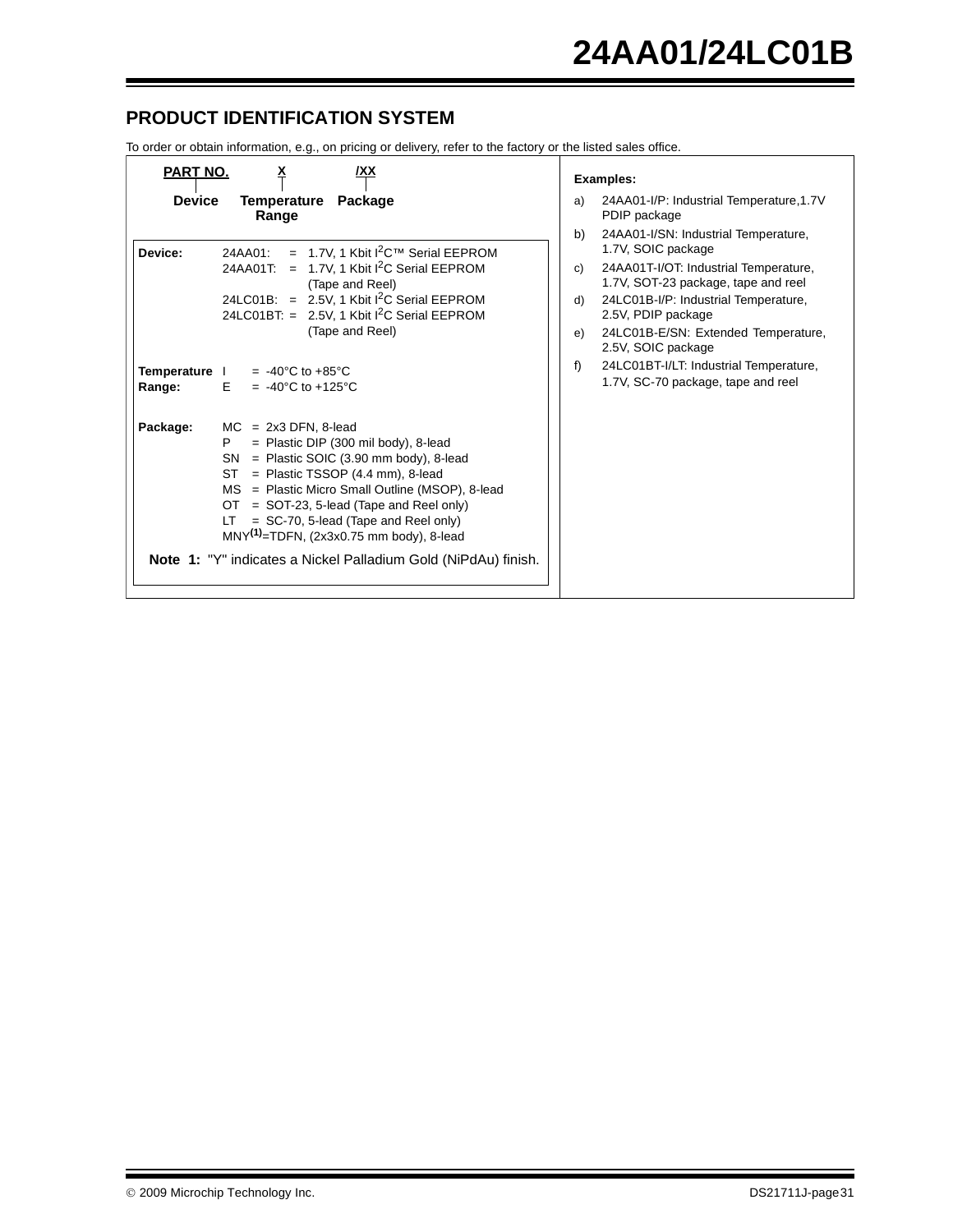# **24AA01/24LC01B**

**NOTES:**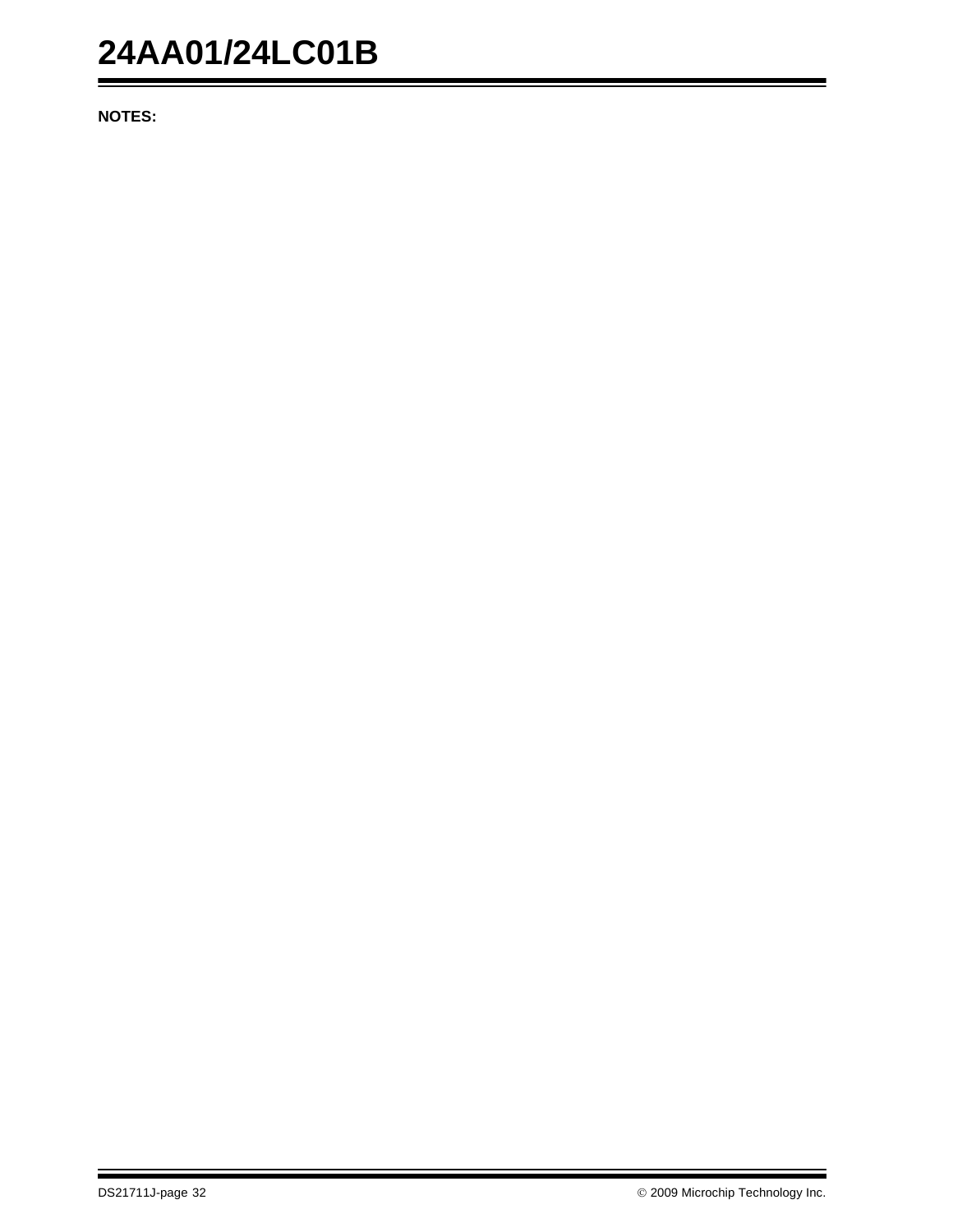### **Note the following details of the code protection feature on Microchip devices:**

- Microchip products meet the specification contained in their particular Microchip Data Sheet.
- Microchip believes that its family of products is one of the most secure families of its kind on the market today, when used in the intended manner and under normal conditions.
- There are dishonest and possibly illegal methods used to breach the code protection feature. All of these methods, to our knowledge, require using the Microchip products in a manner outside the operating specifications contained in Microchip's Data Sheets. Most likely, the person doing so is engaged in theft of intellectual property.
- Microchip is willing to work with the customer who is concerned about the integrity of their code.
- Neither Microchip nor any other semiconductor manufacturer can guarantee the security of their code. Code protection does not mean that we are guaranteeing the product as "unbreakable."

Code protection is constantly evolving. We at Microchip are committed to continuously improving the code protection features of our products. Attempts to break Microchip's code protection feature may be a violation of the Digital Millennium Copyright Act. If such acts allow unauthorized access to your software or other copyrighted work, you may have a right to sue for relief under that Act.

Information contained in this publication regarding device applications and the like is provided only for your convenience and may be superseded by updates. It is your responsibility to ensure that your application meets with your specifications. MICROCHIP MAKES NO REPRESENTATIONS OR WARRANTIES OF ANY KIND WHETHER EXPRESS OR IMPLIED, WRITTEN OR ORAL, STATUTORY OR OTHERWISE, RELATED TO THE INFORMATION, INCLUDING BUT NOT LIMITED TO ITS CONDITION, QUALITY, PERFORMANCE, MERCHANTABILITY OR FITNESS FOR PURPOSE**.** Microchip disclaims all liability arising from this information and its use. Use of Microchip devices in life support and/or safety applications is entirely at the buyer's risk, and the buyer agrees to defend, indemnify and hold harmless Microchip from any and all damages, claims, suits, or expenses resulting from such use. No licenses are conveyed, implicitly or otherwise, under any Microchip intellectual property rights.

### **Trademarks**

The Microchip name and logo, the Microchip logo, Accuron, dsPIC, KEELOQ, KEELOQ logo, MPLAB, PIC, PICmicro, PICSTART, rfPIC, SmartShunt and UNI/O are registered trademarks of Microchip Technology Incorporated in the U.S.A. and other countries.

FilterLab, Linear Active Thermistor, MXDEV, MXLAB, SEEVAL, SmartSensor and The Embedded Control Solutions Company are registered trademarks of Microchip Technology Incorporated in the U.S.A.

Analog-for-the-Digital Age, Application Maestro, CodeGuard, dsPICDEM, dsPICDEM.net, dsPICworks, dsSPEAK, ECAN, ECONOMONITOR, FanSense, In-Circuit Serial Programming, ICSP, ICEPIC, Mindi, MiWi, MPASM, MPLAB Certified logo, MPLIB, MPLINK, mTouch, PICkit, PICDEM, PICDEM.net, PICtail, PIC<sup>32</sup> logo, PowerCal, PowerInfo, PowerMate, PowerTool, REAL ICE, rfLAB, Select Mode, Total Endurance, WiperLock and ZENA are trademarks of Microchip Technology Incorporated in the U.S.A. and other countries.

SQTP is a service mark of Microchip Technology Incorporated in the U.S.A.

All other trademarks mentioned herein are property of their respective companies.

© 2009, Microchip Technology Incorporated, Printed in the U.S.A., All Rights Reserved.



# **QUALITY MANAGEMENT SYSTEM CERTIFIED BY DNV**  $=$  ISO/TS 16949:2002  $=$

*Microchip received ISO/TS-16949:2002 certification for its worldwide headquarters, design and wafer fabrication facilities in Chandler and Tempe, Arizona; Gresham, Oregon and design centers in California and India. The Company's quality system processes and procedures are for its PIC® MCUs and dsPIC® DSCs, KEELOQ® code hopping devices, Serial EEPROMs, microperipherals, nonvolatile memory and analog products. In addition, Microchip's quality system for the design and manufacture of development systems is ISO 9001:2000 certified.*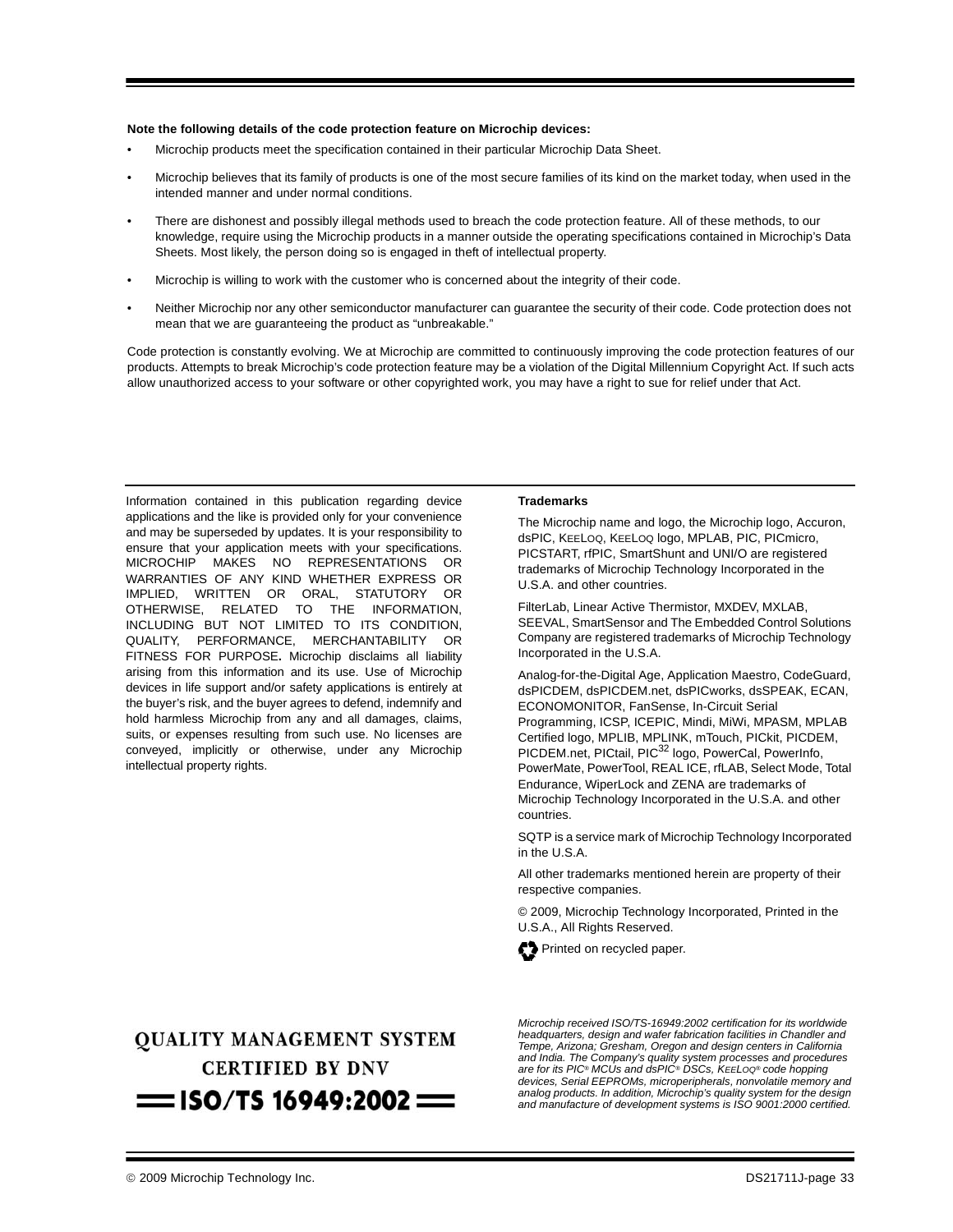

# **WORLDWIDE SALES AND SERVICE**

### **AMERICAS**

**Corporate Office** 2355 West Chandler Blvd. Chandler, AZ 85224-6199 Tel: 480-792-7200 Fax: 480-792-7277 Technical Support: http://support.microchip.com Web Address: www.microchip.com

**Atlanta** Duluth, GA Tel: 678-957-9614 Fax: 678-957-1455

**Boston** Westborough, MA Tel: 774-760-0087 Fax: 774-760-0088

**Chicago** Itasca, IL Tel: 630-285-0071 Fax: 630-285-0075

**Cleveland** Independence, OH Tel: 216-447-0464 Fax: 216-447-0643

**Dallas** Addison, TX Tel: 972-818-7423 Fax: 972-818-2924

**Detroit** Farmington Hills, MI Tel: 248-538-2250 Fax: 248-538-2260

**Kokomo** Kokomo, IN Tel: 765-864-8360 Fax: 765-864-8387

**Los Angeles** Mission Viejo, CA Tel: 949-462-9523 Fax: 949-462-9608

**Santa Clara** Santa Clara, CA Tel: 408-961-6444 Fax: 408-961-6445

**Toronto** Mississauga, Ontario, Canada Tel: 905-673-0699 Fax: 905-673-6509

### **ASIA/PACIFIC**

**Asia Pacific Office** Suites 3707-14, 37th Floor Tower 6, The Gateway Harbour City, Kowloon Hong Kong Tel: 852-2401-1200 Fax: 852-2401-3431

**Australia - Sydney** Tel: 61-2-9868-6733 Fax: 61-2-9868-6755

**China - Beijing** Tel: 86-10-8528-2100 Fax: 86-10-8528-2104

**China - Chengdu** Tel: 86-28-8665-5511 Fax: 86-28-8665-7889

**China - Hong Kong SAR** Tel: 852-2401-1200 Fax: 852-2401-3431

**China - Nanjing** Tel: 86-25-8473-2460

Fax: 86-25-8473-2470 **China - Qingdao**

Tel: 86-532-8502-7355 Fax: 86-532-8502-7205

**China - Shanghai** Tel: 86-21-5407-5533 Fax: 86-21-5407-5066

**China - Shenyang** Tel: 86-24-2334-2829 Fax: 86-24-2334-2393

**China - Shenzhen** Tel: 86-755-8203-2660 Fax: 86-755-8203-1760

**China - Wuhan** Tel: 86-27-5980-5300 Fax: 86-27-5980-5118

**China - Xiamen** Tel: 86-592-2388138 Fax: 86-592-2388130

**China - Xian** Tel: 86-29-8833-7252 Fax: 86-29-8833-7256

**China - Zhuhai** Tel: 86-756-3210040 Fax: 86-756-3210049

### **ASIA/PACIFIC**

**India - Bangalore** Tel: 91-80-3090-4444 Fax: 91-80-3090-4080

**India - New Delhi** Tel: 91-11-4160-8631 Fax: 91-11-4160-8632

**India - Pune** Tel: 91-20-2566-1512 Fax: 91-20-2566-1513

**Japan - Yokohama** Tel: 81-45-471- 6166 Fax: 81-45-471-6122

**Korea - Daegu** Tel: 82-53-744-4301 Fax: 82-53-744-4302

**Korea - Seoul** Tel: 82-2-554-7200 Fax: 82-2-558-5932 or 82-2-558-5934

**Malaysia - Kuala Lumpur** Tel: 60-3-6201-9857 Fax: 60-3-6201-9859

**Malaysia - Penang** Tel: 60-4-227-8870 Fax: 60-4-227-4068

**Philippines - Manila** Tel: 63-2-634-9065 Fax: 63-2-634-9069

**Singapore** Tel: 65-6334-8870 Fax: 65-6334-8850

**Taiwan - Hsin Chu** Tel: 886-3-572-9526 Fax: 886-3-572-6459

**Taiwan - Kaohsiung** Tel: 886-7-536-4818 Fax: 886-7-536-4803

**Taiwan - Taipei** Tel: 886-2-2500-6610 Fax: 886-2-2508-0102

**Thailand - Bangkok** Tel: 66-2-694-1351 Fax: 66-2-694-1350

### **EUROPE**

**Austria - Wels** Tel: 43-7242-2244-39 Fax: 43-7242-2244-393 **Denmark - Copenhagen** Tel: 45-4450-2828 Fax: 45-4485-2829

**France - Paris** Tel: 33-1-69-53-63-20 Fax: 33-1-69-30-90-79

**Germany - Munich** Tel: 49-89-627-144-0 Fax: 49-89-627-144-44

**Italy - Milan**  Tel: 39-0331-742611 Fax: 39-0331-466781

**Netherlands - Drunen** Tel: 31-416-690399 Fax: 31-416-690340

**Spain - Madrid** Tel: 34-91-708-08-90 Fax: 34-91-708-08-91

**UK - Wokingham** Tel: 44-118-921-5869 Fax: 44-118-921-5820